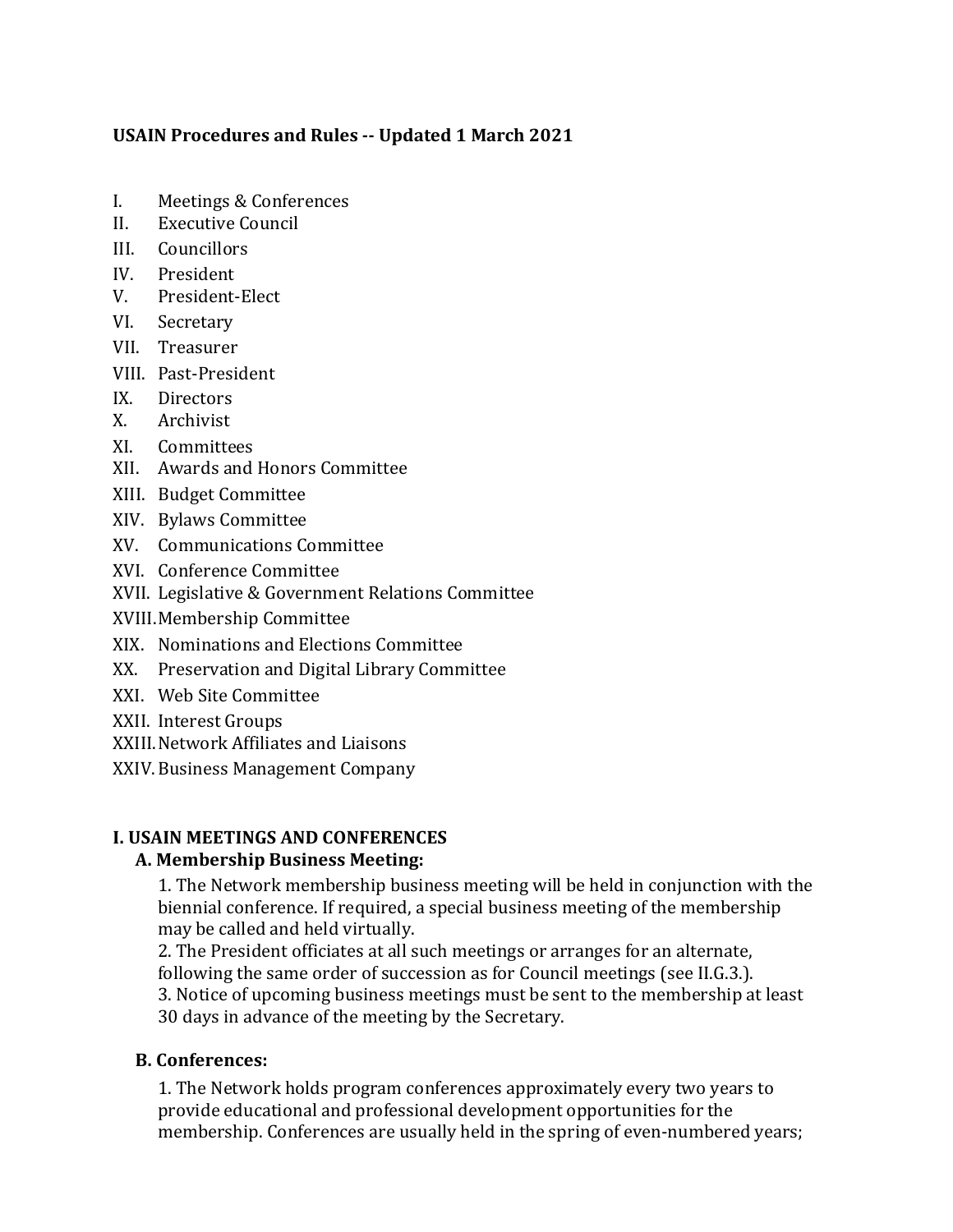however, there may be circumstances or opportunities that arise that permit moving the conference date. Policies and guidelines for the organization of conferences are developed by the Council and implemented by the Conference Committee.

2. Conferences may be sponsored in cooperation with other agricultural or information organizations if such cooperative ventures are in the best interests of the membership.

3. The Council must approve agreements with co-sponsoring organizations before conference planning can begin.

#### **II. EXECUTIVE COUNCIL**

#### **A. Function:**

1. The Executive Council (hereafter called the Council) manages the affairs of the Network and makes decisions for the Network between meetings of the membership.

#### **B. Duties and Responsibilities:**

1. The Council acts on behalf of the Network and is responsible for its fiscal affairs, budgeting, and overall planning.

2. The Council determines all policies for the Network, within the limits of the Bylaws; approves the annual budget; determines the locations and dates of Network business meetings and biennial conferences; takes such actions as it considers necessary to carry out the objectives of the Network and to preserve its records; upon recommendation of the Awards and Honors Committee, approves the designation of Honorary Members of the Network; and performs such other functions as the membership may direct.

3. The Council acts on special expenditure funding requests, which are presented to the Council by the President.

4. The Council may on occasion choose to grant a Special Achievement Award to a member of USAIN who has provided outstanding service or support to USAIN. This award will be given on an *ad hoc* basis for work performed outside the sphere of the Council, for meritorious service to USAIN.

#### **C. Composition and Organization:**

1. The Council consists of twelve Councillors, eleven elected and one ex-officio.

2. The eleven elected Councillors are the President, President-Elect, Secretary, Treasurer, most recent Past-President, and six Directors.

3. The ex officio Councillor is a representative of the National Agricultural Library and, as specified in the Bylaws, is a non-voting member of the Council.

#### **D. Terms of Office and Vacancies:**

1. The eleven elected Councillors take office as of June 1 following their election and serve until May 31 at the end of their term of office. If there is an election delay, all serve until their successors are elected and assume their duties. Newlyelected Councillors may be invited to join the May Council meeting preceding the start of their terms in order to gain some familiarity with the Council's meeting structure and ongoing work.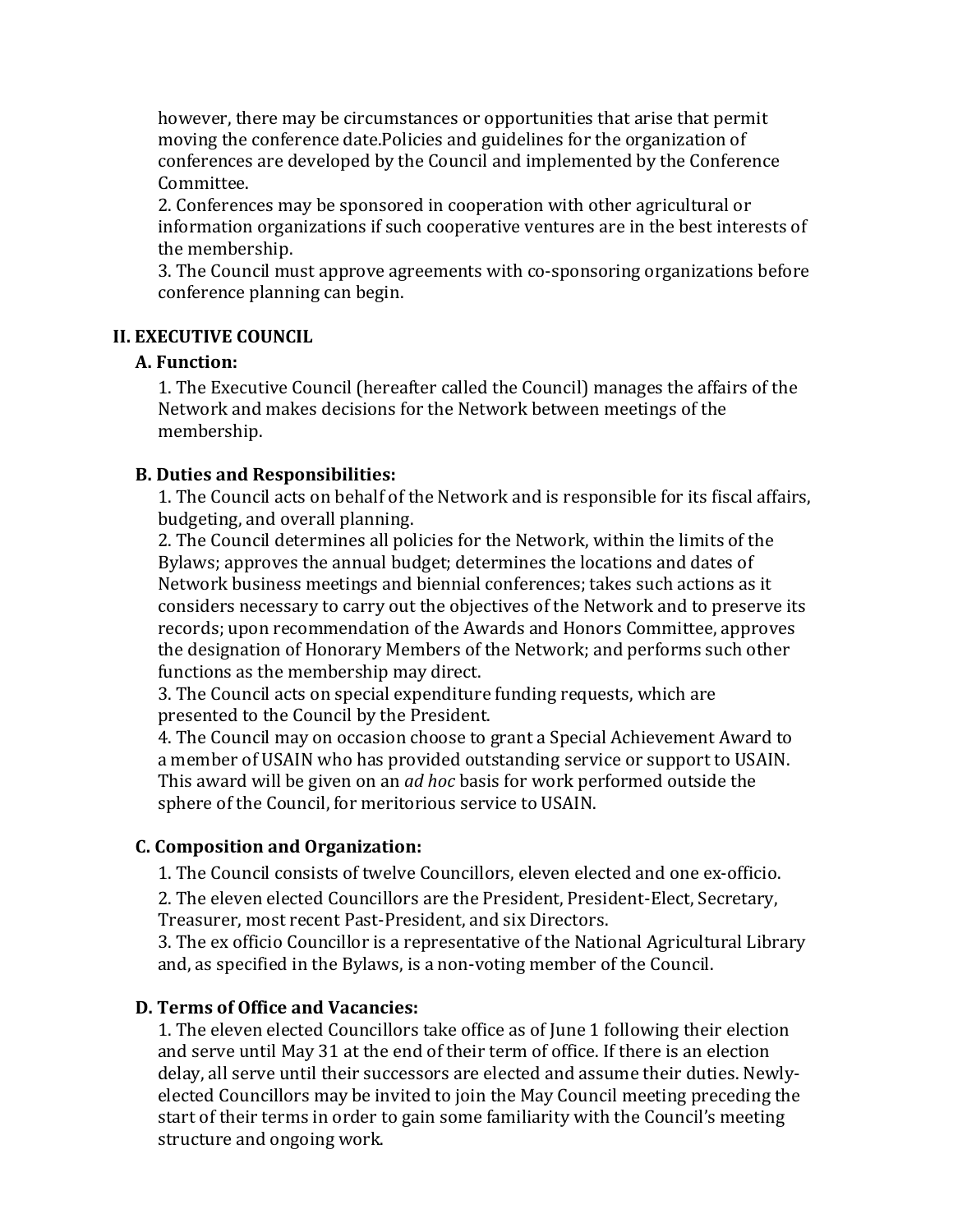The President-Elect serves for one year, succeedsto the office of President inthe second vear, and remains on the Council as the most recent Past-President in the third year.

2. The Secretary, Treasurer and the Directors serve two-year terms, with a maximum of two consecutive terms.

3. In the event of the inability of the President to serve, the title and all duties and obligations are assumed by the President-Elect. Should further succession to the office become necessary, the title, duties, and obligations are assumed by the most recent Past-President.

4. The Council, from among the Directors presently serving, fills any vacancy on the Council created by succession to the presidency. Other vacancies in the membership of the Council are filled by majority vote of the remaining members of the Council. The length of each appointment is determined by the circumstances of the vacancy.

5. The ex officio member is appointed by the Director of NAL and serves an indefinite time as determined by the NAL Director. The ex officio member facilitates communication between NAL and USAIN and provides logistical support when possible. In addition, the ex officio member may be able to contribute information or expertise to the committee as requested. However, the primary role in formulating policy or reaching other decisions must rest with the elected members of the Council committee.

## **E. Committees and Interest Groups:**

1. All Committees are responsible to the Council, which delegates such powers and functions to them as are needed for carrying out their responsibilities. Standing Committees are as follows: Awards and Honors, Budget, Bylaws, Communications, Conference, Legislative and Government Relations, Membership, Nominations and Elections, and Preservation and Digital Library Committee. The Council may establish additional Standing and Special Project Committees.

2. A petition of fifteen members and approval of the Council establishes Interest Groups relating to areas of interest actively represented among the membership of the Network. Each Interest Group develops a statement of purpose or scope that represents the consensus of the Group on the common interest or concern to be addressed by the Group's activities. Interest Groups have Conveners who coordinate activities; this individual is either appointed by the President or elected by the Group from among their number, with Council approval. Further organizational structure is optional. The Council dissolves inactive Interest Groups. 3. Committees and Interest Groups report annually to the Council and provide additional reports at the request of the Council or the President.

#### **F. Archives:**

1. The President ensures that an Archivist is appointed to maintain the Network's historical records. The Council determines the composition of the archives and approves guidelines for use of the archives by officers and committee chairs in depositing materials in the archives.

2. Meetings of the Council: The Council holds at least one meeting annually and may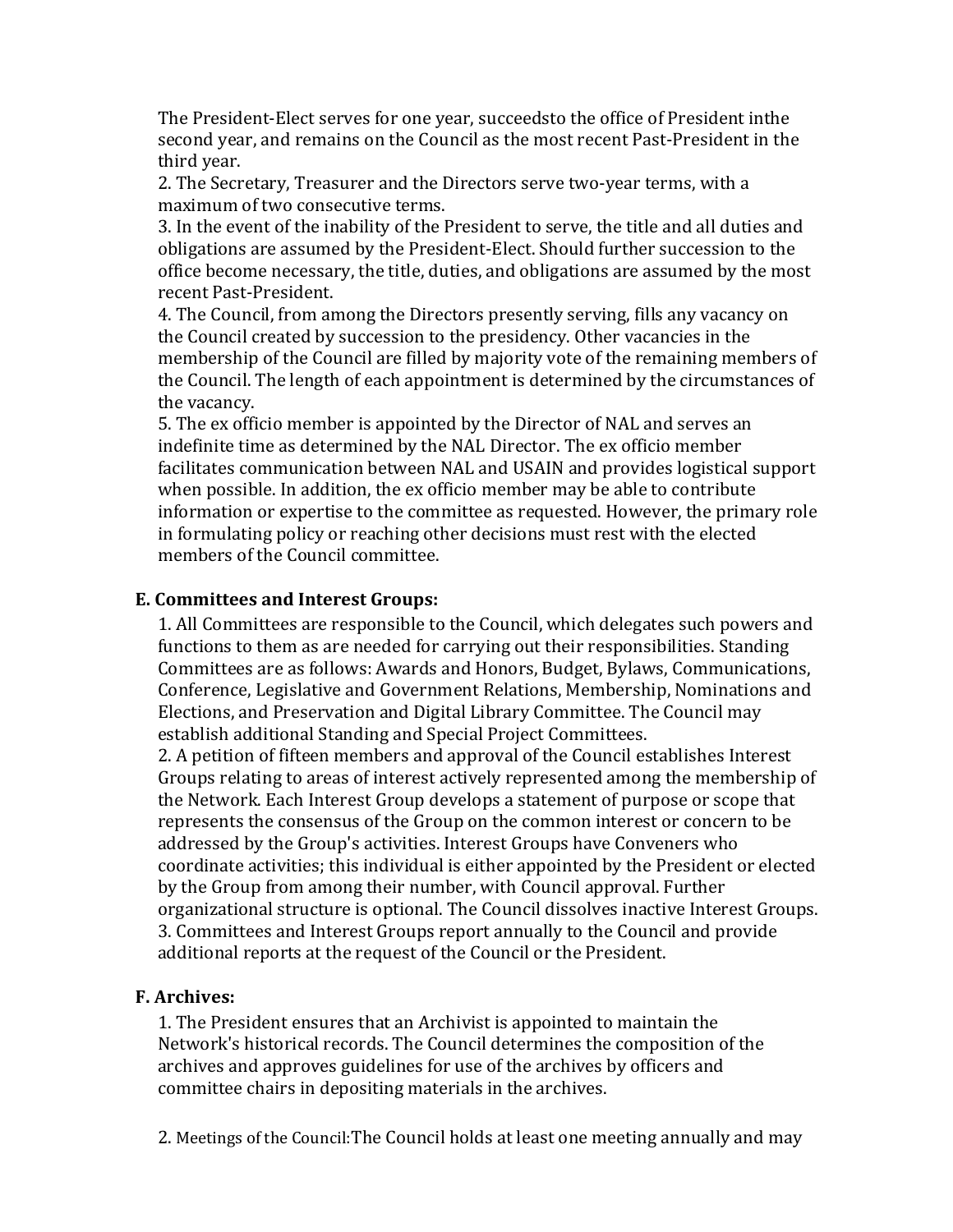hold additional meetings at the call of the President or upon written request (including electronic mail) of any two members of the Council. The Council's current practice is to meet monthly via conference call. Six members of the Council constitute a quorum. During non-conference years, the location of the annual Council meeting shall be determined by consensus of the Council; current practice is to convene this meeting at the National Agricultural Library. 3. Council meetings are open to members of the Network and, by invitation of the President, to nonmembers.

4. The President presides at all meetings of the Council, as Chair. In the absence of the President, the President-Elect presides. In the absence of both the President and the President-Elect, the order of succession to the duty of presiding is the Treasurer, Secretary, the Past-President, and a Director.

5. When the President believes that a question should be resolved by a vote of the entire Council between meetings, the Council votes by mail, telephone, or electronic means, as provided in the Bylaws. A two-thirds vote (seven members) of the Council members for the action being considered is required in these cases. 6. Conduct of meetings:

a) Notice: The President sends written notice of all Council Meetings and a proposed agenda to all members of the Council at least 5 business days before each regular or special Council Meeting; email notice is acceptable. b) Agenda: Councillors may introduce items of business for any scheduled meeting by contacting the President at least three days before the meeting and furnishing appropriate background information for a revised agenda. At the beginning of each meeting, the proposed agenda is assumed to be adopted; additional substantive items may be added or deleted by amendment.

c) Rules: These Procedures and Rules and the Bylaws of the Network govern meetings of the Council and the Network. The latest edition of Robert's Rules of Order is the parliamentary authority on matters not covered by these documents.

d) Minutes: The Secretary maintains a draft set of minutes, which is furnished to each Councillor within thirty days after each meeting. At the next meeting, these minutes are presented for adoption. The minutes may be amended to make factual corrections concerning debates or votes, but cannot be changed to modify actions previously taken.

e) Motions: All decisions of the meeting are made by means of motions from voting members of the Council, seconded by other voting members, or from committees. Motions usually are stated by the Chair, offered for debate, and then put to a vote by the Chair. Motions are always stated in the positive, not in the negative.

f) Debate: The Chair gives preference to the maker of the motion to speak first, but not to the seconder next. Recognition should alternate, so far as practicable, between those favoring and those opposing the question. All debate is directed through the Chair.

Closing Debate: If the Chair determines that there has been ample debate, with full opportunity for both sides to be heard; or if the Chair sees that, after several speakers, there is no opposition, the Chair, on its own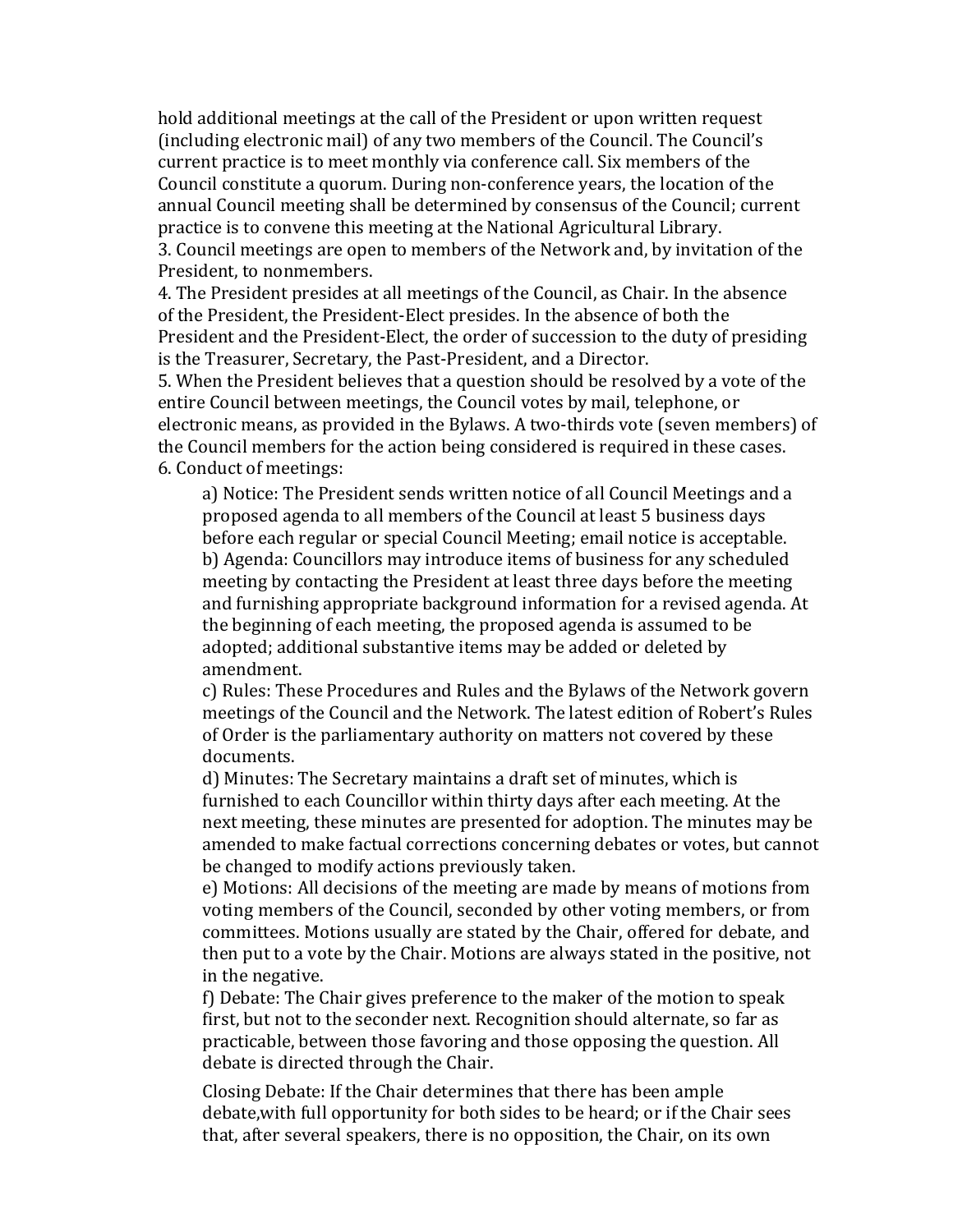initiative, may propose that debate be closed.

## **III. COUNCILLORS**

#### **A. Qualifications:**

All Councillors must be Individual Members of the Network or the designated representatives of Institutional Members.

## **B. Duties and Responsibilities:**

All Councillors are expected to:

1. Attend all in-person meetings of the Council and of the membership to the best of their ability. When the Council meets virtually each month, attend the virtual meetings or provide information to the Chair in advance, that they will be absent. 2. Contribute information on the activities of the office for incorporation into the Annual Report on Network activities submitted to the Council and the membership.

3. Review the appropriate sections of the Procedures and Rules document at the conclusion of their term and to submit proposed corrections and revisions as needed for inclusion in the next edition.

4. Arrange for the transfer of files to a successor or to the Network archives. 5. Perform other duties specific to each office. (See procedures section for duties of a specific office.)

## **C. Financial Support:**

There will be a line item in the budget providing funds each fiscal year for the elected members of the Council to use to help defray expenses for attendance at Council meetings or business meetings when these are not covered by the incumbent's organization. It is the responsibility of the current members of the Council to decide and vote each year on how they would like to allocate the funds.

Financial support is available to Councillors for travel to meetings. The Treasurer will send an email to the Council during the conference registration period in conference years, or at least two months prior to a Council meeting in nonconference years, reminding members of the availability and amount of funds, and soliciting requests for travel assistance. Councillors should submit requests for travel assistance to the Treasurer and President by email. Requests will be kept confidential.

Travel expenses for which funds may be used include transportation or hotel costs (for example, when adding an additional conference day to attend a Council meeting provides a financial hardship for a member). Financial support also can be extended to a Councillor who is engaging in professional travel to any other meeting to represent USAIN.

The President will make all funding decisions. A member who receives financialsupport for travel should submit documentation to the Treasurer, showing estimated costs prior to the meeting, and receipts showing actual costs following the meeting. The Treasurer will reimburse the member within one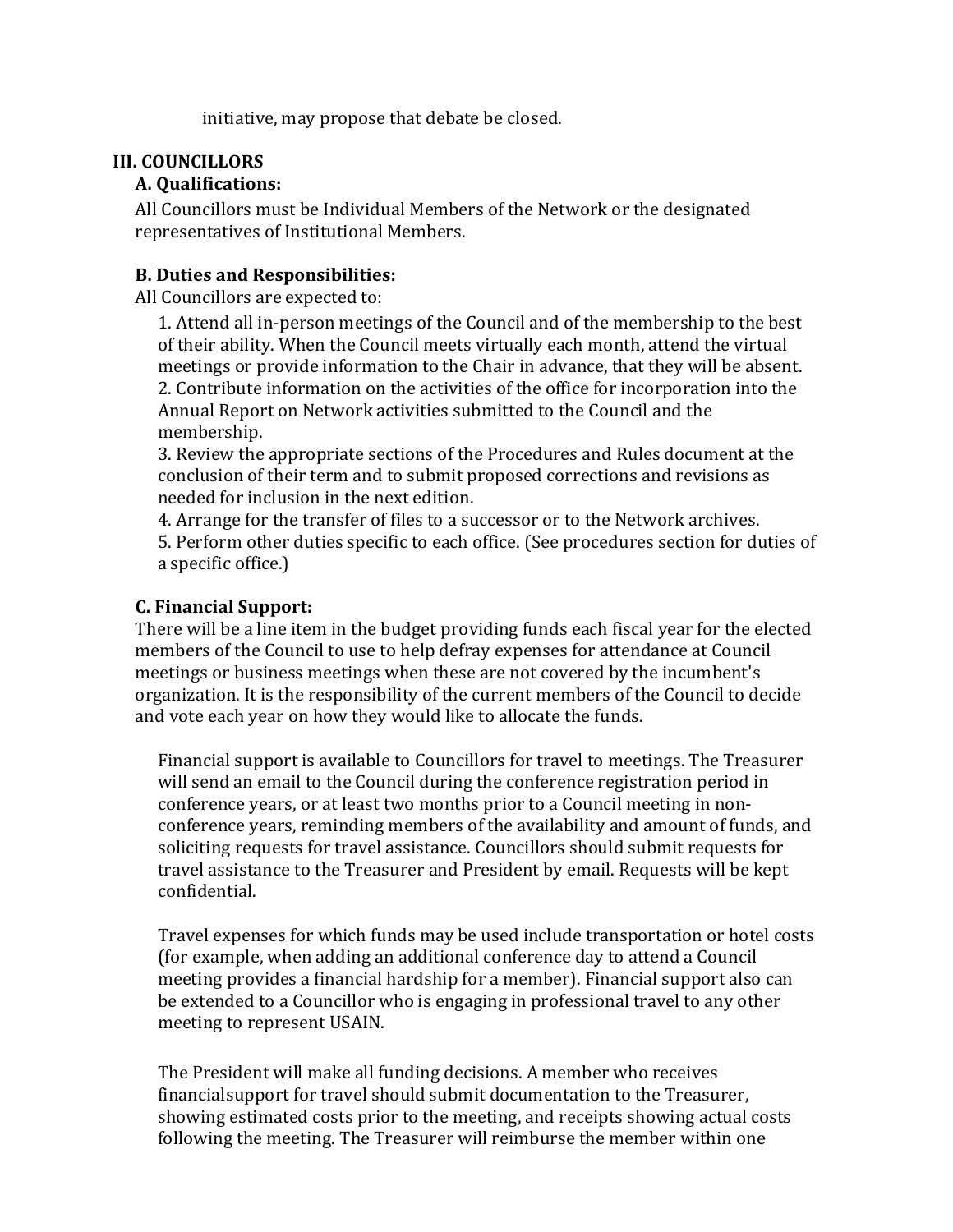month of receiving documentation of actual expenses.

# **IV. PRESIDENT**

## **A. Function:**

The President serves as the chief executive officer of the Network and of the Council.

## **B.** Appointments and Assignments:

The President is responsible for the following:

1. Appointing the Chairs of all Standing Committees except the Awards, Budget, Bylaws, and Nominations Committees.

2. Appointing the members of all Standing Committees, except the Awards, Budget, Bylaws, and Nominations Committees, or delegating this duty to the Committee Chairs.

3. Assigning Committee and Interest Group Liaison responsibilities to the Directors.

4. Appointing the Conveners of Interest Groups or arranging for appointment from among the membership of the Group, with the approval of Council.

5. Appointing liaisons to other organizations, agencies, and to meetings of other associations.

6. Appointing the President-Elect or other Councillor as an alternate in performance of presidential duties when necessary.

7. Appointing a parliamentarian, as necessary, to advise the Chair on correct parliamentary procedure during Council meetings and Network business meetings.

# **C. Duties:**

Among the duties of the President are:

1. To recommend to the Council measures considered desirable to furthering the objectives and broadening the effectiveness of the Network.

2. To call and schedule at least one membership business meeting of the Network biennially in conjunction with the biennial conference of the Network.

3. To set the agendas for all Council meetings and all membership business meetings.

4. To preside at all meetings of the Council and the membership.

5. To arrange for a mail, telephone or electronic vote of the Council on any question requiring action of the entire Council that cannot await a regular or special meeting, provided that all Council members have consented to vote by such means, and that a two-thirds (seven members) affirmative vote of all Council members with voting privileges is received for a measure to pass.

6. With the Treasurer, to sign all contracts and legal documents, unless otherwise determined by the Council, and to serve on the Budget Committee.

To notify individuals of their designation as Honorary Members of the Networkand to make the public announcement of this honor and all awards given by the Network.

7. To notify successful candidates for Network office and announce the election results.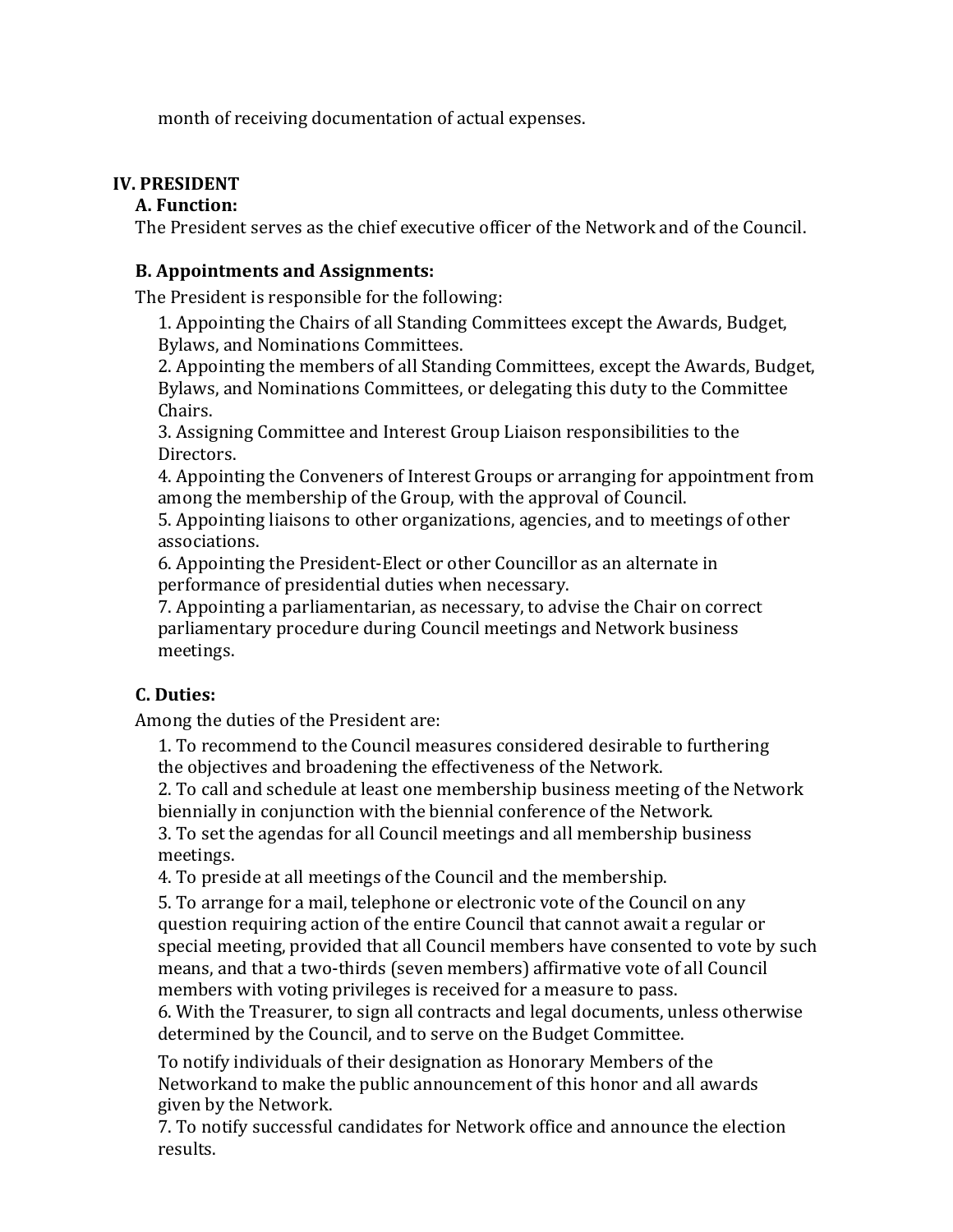8. To conduct a survey of the Membership every year, preferably by early September with results distributed by November. Consult with the Heads of Committees, Interest Groups, Program Planner, as well as the Council to gather questions for the survey. Include questions related to the Action Plan.

9. To remind the Committee Heads and IG conveners that USAIN has a paid subscription to a survey tool and that they may conduct surveys as needed of the membership. If they need to survey outside the membership, they must first submit their survey instrument to the Council for review.

10. Annually, to prepare certificates or letters of appreciation for Chairs of Committees and, during conference years, Interest Group Conveners.

11. The President, together with the Chair of Communications and Web Site Coordinator, will re-evaluate the web hosting agreement to determine if it is still satisfactory for all. This shall be done by June 1st every three years, e.g., 2019, 2022, 2025.

12. The President shall appoint a Director to take leadership in revising the Action Plan every 3 years (e.g., 2020, 2023, 2026). See item F.

13. In July of the year prior to a conference year send an announcement to the USAIN -L Listserv to request submission of proposals to host the conference to be held 3 years in the future (e.g. July 2017 call was made for the Spring 2020 conference -- site selected was announced at 2018 conference).

14. Initiate meetings with the business management company to improve communication with the EC (at least one meeting per year).

15. Work with the Treasurer to conduct regular reviews of services performed by the management company (reviews every three years 2017, 2020, 2023, etc.). 16. Review and update the USAIN Calendar of Deadlines document.

# **D. Reports and Records:**

The President is responsible for the following:

1. Preparing an Annual Report of Network activities for submission to the Council and the membership.

2. Assuring that the Secretary has prepared the minutes of Council and membership meetings and submitted them in accordance with Network guidelines.

3. Preparing appropriate news or activity updates for dissemination on USAIN-L, and/or the USAIN web site including the minutes of Council and membership meetings.

4. At the beginning of their term, the President will prepare a welcome statement that will appear on the USAIN web site.

# **E. Special Expenditures Funding:**

Funding requests for special expenditures must be submitted in writing to the USAIN President. The President will then provide copies to the Council, along witha timeline for the decision-making process. The council may ask for additional information or documentation, in order to make a final decision. Standing committees and task forces are encouraged to use the existing procedures and rules regarding budgets and expenditures, and rely on these special procedures sparingly.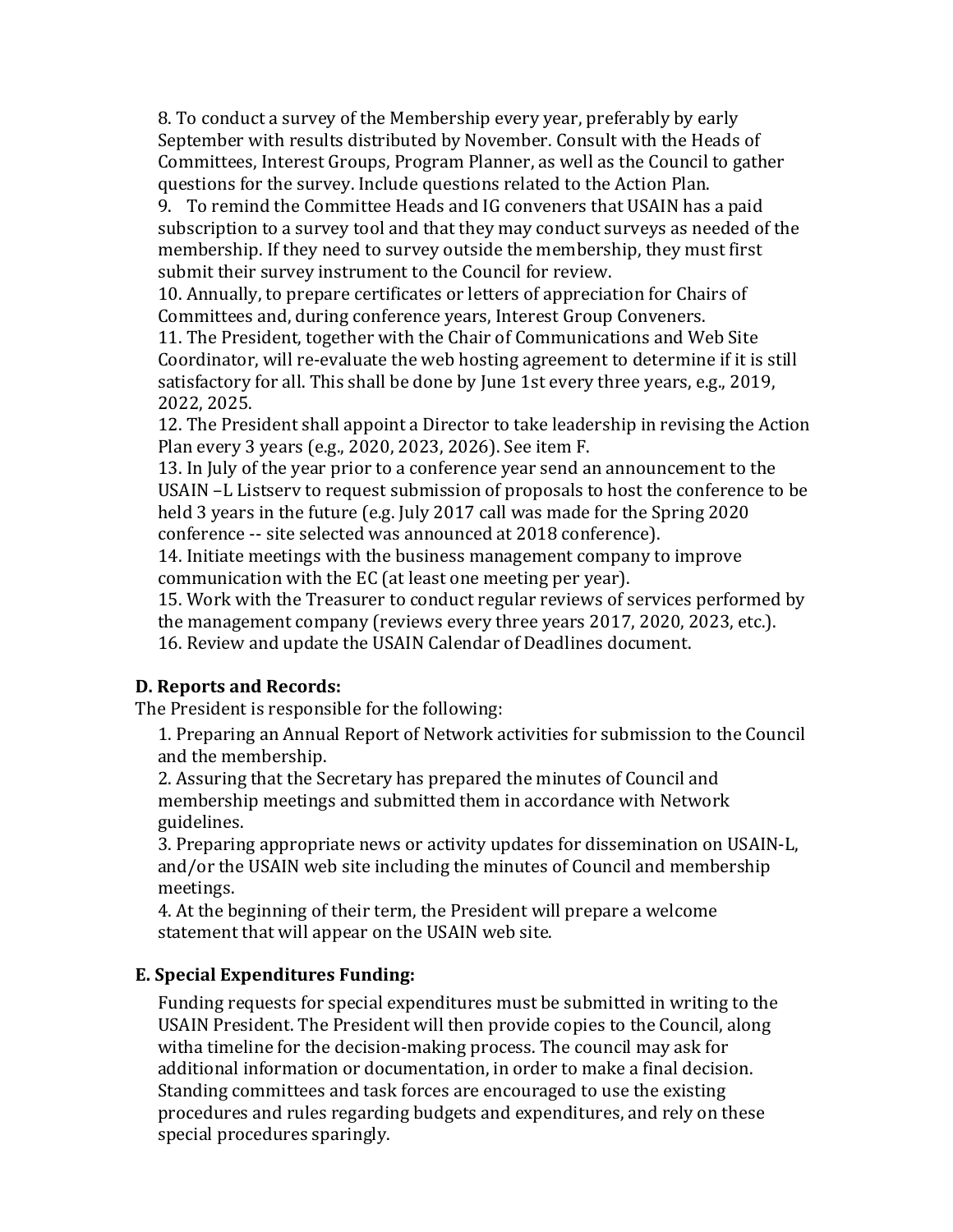1. All unbudgeted expenditures greater than \$200 must be presented to and approved by the Council. All expenditures over \$5000 must go through a bid process. As a rule, there should be 3 bids presented to the Council at one of the biannual Council meetings. However, there may be some special circumstances in which fewer than three bids will be feasible. These would be in cases that, because of the nature of the project, there may not be a large group of expertise to choose from to satisfy the requirement of three bids. In such cases, the "Sole source justification concept" will be considered. The project director will be responsible for managing the bidding process.

2. The President has the discretionary authority to approve unbudgeted expenditures of less than \$500, up to 2 times in their term without the approval of the Council. The total of these expenditures may not exceed \$1,000.

3. All unbudgeted funding requests for any amount must meet the criteria below and be in the form outlined or they will not be considered.

# **CRITERIA**

Criteria for funding must fit in one or more of the following categories. Funding will be used:

- 1. To further the work of USAIN
- 2. For a special project requested by any USAIN member
- 3. To encourage participation in USAIN
- 4. To benefit a charity, cause, or to further agriculture-related or library work.

# **FUNDING REQUEST FORMAT**

All requests for funding must be in writing and must include the following:

- 1. Title of Project or Initiative
- 2. Amount requested
- 3. Date of request
- 4. Date or duration of project or initiative
- 5. Member name and contact information
- 6. Criteria category with explanation/description
- 7. Date needed by
- 8. Date used by
- 9. Rationale for the special funding request and expected outcome of the project

If funding is approved, there should be progress reports on achievement, preferably every three months. A final report of how much money was spent and an accounting of the expenditure of funds must be provided to the Council within 4 weeks of the completion of the project. The Council has the right to cancel theproject if there are major problems.

## **SUGGESTED PROCEDURES FOR DRAWING UP A CONTRACT WITH A CONSULTANT**

In general, the project director is responsible for setting up a contract and having a discussion with the person who will be doing the actual work. Once the project director (and perhaps the Council if necessary) has created an RFP with the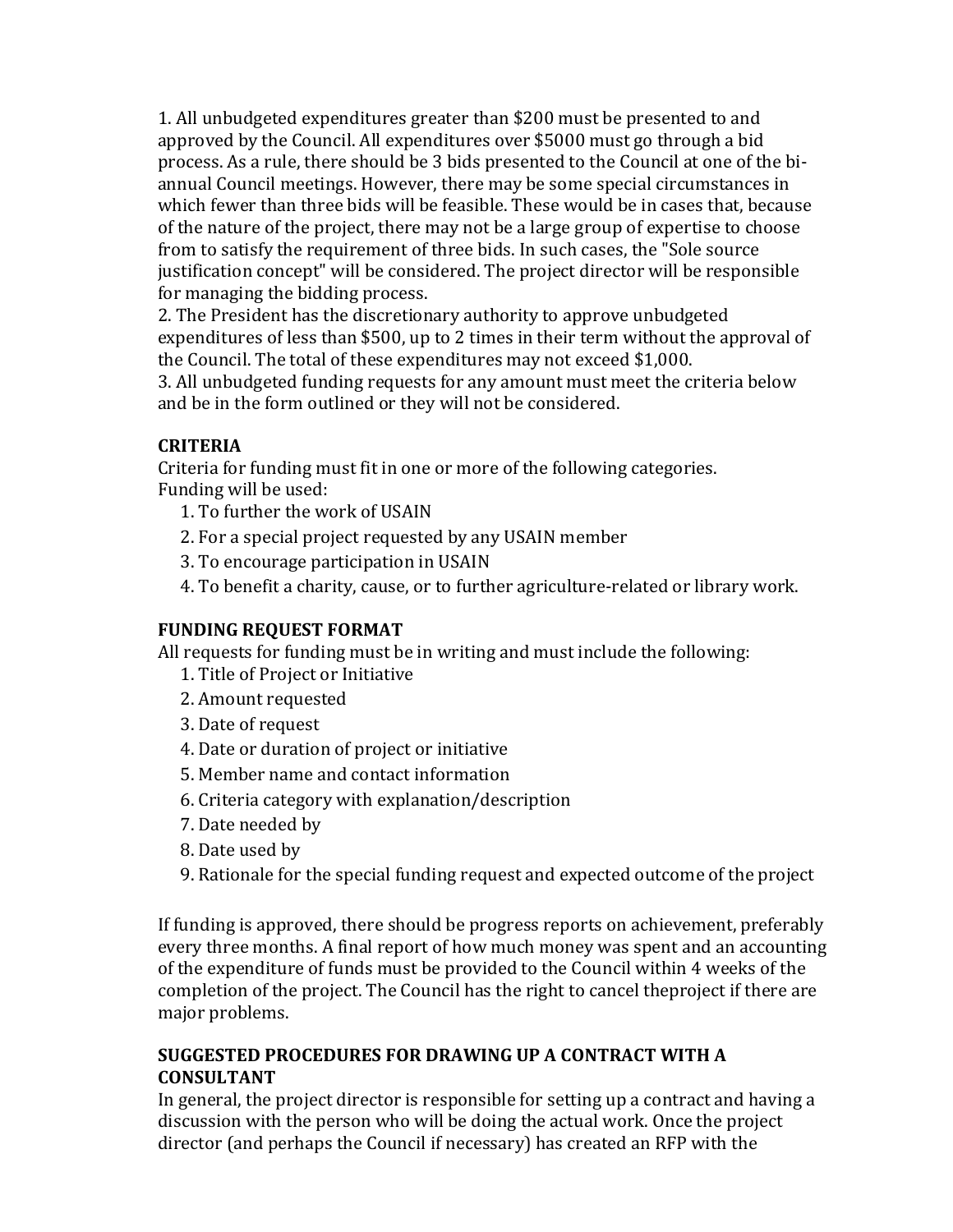guidelines and expectations, the potential consultant would be able to respond. The consultant may be the best person to actually draw up the contract. The contract would include a statement in advance of what the research will entail, the expected deliverables and outcome, the responsibilities on each side, the due dates or a timeline, and the penalties for not producing. In addition, there should be an escape clause, including any disclaimers, disclosures, and limitations on the part of the consultant. The contract would also include the amount of money and how it is paid, e.g. in installments, at the end, or when a timeline is met. This serves as a protection for the consultant. Projects costing over \$5,000 will be reviewed by a legal representative.

Once the contract is drawn up, the Council will vote on whether or not to accept the proposal.

# **F. Action Plan:**

1. Under the guidance of the President the Council reviews and revises the Action Plan every three years (e.g. 2017, 2020, 2023).

a) A review committee is appointed by the President 12 months prior to the termination of the current Action Plan.

b) Ouestions related to the Action Plan should be incorporated into the membership survey conducted in the preceding year.

c) Comments and suggestions will be solicited from the membership through USAIN-L and/or mail surveys.

d) A draft revision is submitted to the membership for comment by April 1 of the revision year.

e) The Executive Council votes on the Action Plan by May 1 of the revision year.

f) The revised Action Plan takes effect on June 1 of the revision year.

2. Action plans will have a designation of responsibility and a timeline assigned by the Executive Council.

3. An annual report of progress toward completion of Action Plans will be prepared by those designated responsible and submitted to the Executive Council. This may be incorporated into the Annual Report of Network Activities prepared each year by the President.

4. An annual summary of accomplishments will be compiled by the Executive Council with input (statistical if appropriate) from the annual reports and from participant surveys.

5. The Action Plan is posted on the USAIN website. The membership is advised of the location via email.

A paper and electronic copy of each final version of the Action Plan will be givento the Archivist.

#### **V. PRESIDENT-ELECT**

# **A. Function:**

The President-Elect serves as a member of the Council, participates at the request of the President in the general supervision of Network activities, represents the Network at the request of the President, and assumes the duties of President in the event of the absence or withdrawal of the President.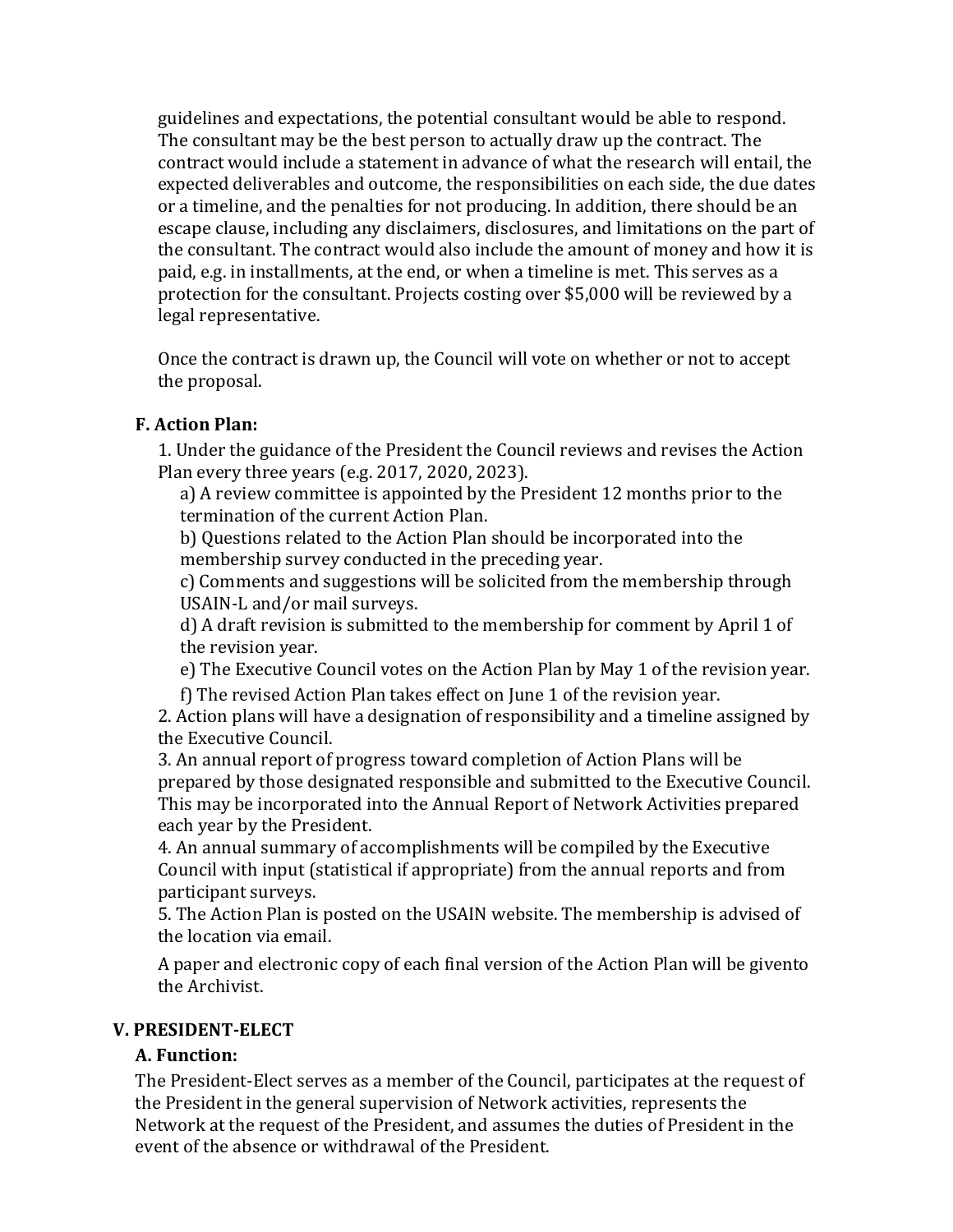## **B. Appointments:**

The President-Elect may begin appointing Chairs of certain Committees before succeeding to the presidency.

# **C. Duties:**

The duties of the President-Elect are:

1. To preside at meetings of the Council and of the membership in the absence of the President.

2. To serve on the Budget Committee.

3. To assist the President with any projects, policy planning or other business affairs that the President might designate.

4. To serve as Chair of the Awards and Honors Committee.

5. To serve as the Recorder of Action Items (the herder list) during the Council meetings.

# **VI. SECRETARY**

## **A. Function:**

The Secretary records actions of the Network and is a member of the Council.

## **B. Duties Related to Meetings and Correspondence:**

1. Sends written notice of all business meetings to the membership at least 30 days before each regular or special business meeting.

2. Maintains a draft set of minutes for each Council meeting, to be furnished to the Councillors within thirty days after each meeting. At the next meeting, these minutes are presented for adoption.

3. Maintains a draft set of minutes for each Network business meeting, to be distributed to all members of the Council and to the membership on USAIN-L. At the next business meeting, these minutes are presented for adoption.

4. Maintains official copies of the approved minutes of all Council and Network meetings in chronological order in a binder or folder set up for that purpose, to include any committee reports and documents submitted at the meetings covered by the minutes, a copy of the Network Bylaws, and a copy of the Procedures and Rules.

5. Conducts official Network correspondence; supervises all mailings concerned with Network business, including membership renewal notices and Bylaws amendment ballots: and maintains a file of current records.

Regularly checks the USAIN webmail account, forwarding emails to theappropriate responder when necessary.

6. With the Past-President, is responsible for monitoring the Procedures and Rules Document.

#### **VII. TREASURER**

#### **A. Function:**

The Treasurer is the chief financial officer of the Network and is a member of the Council.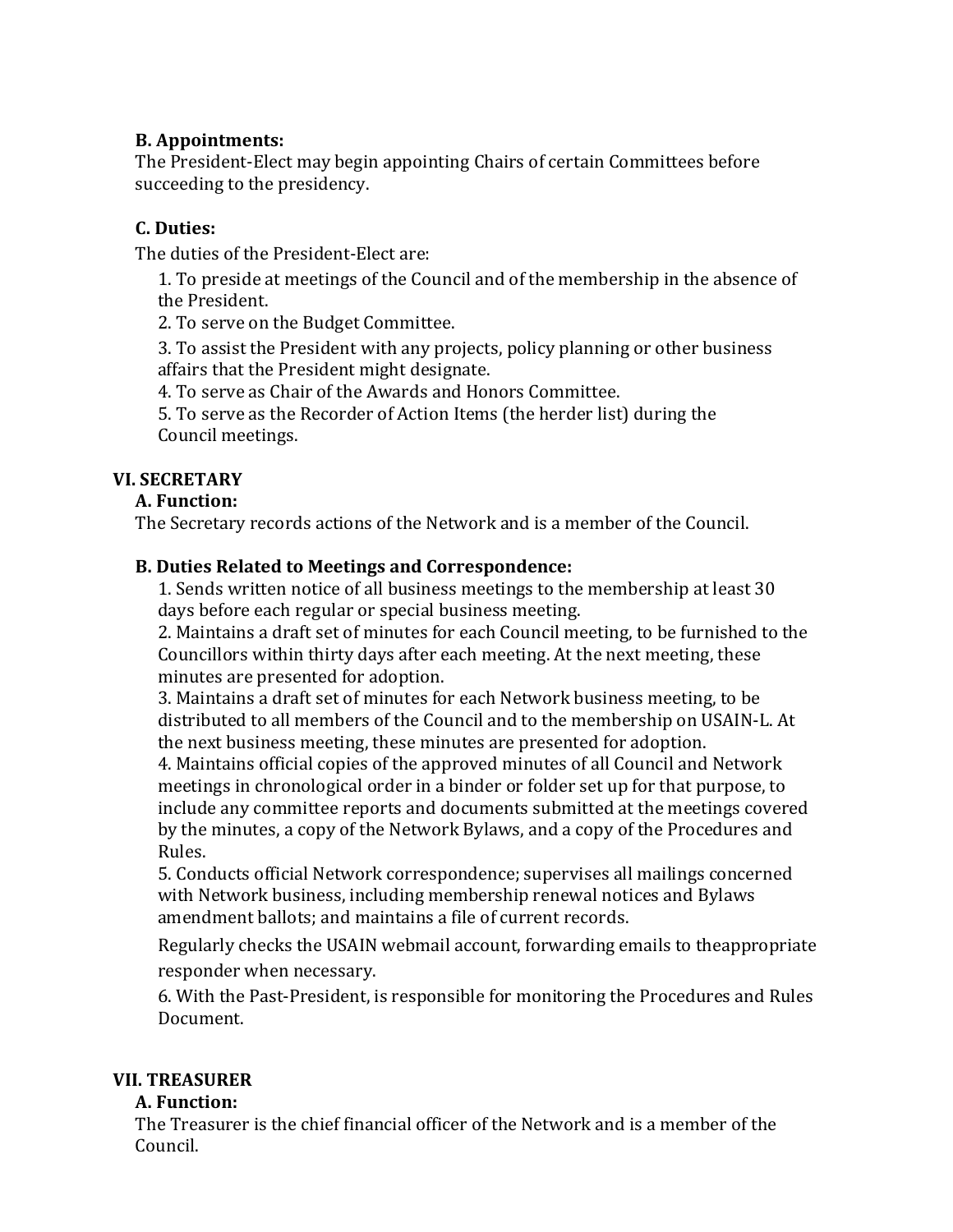#### **B. Duties Related to Finance:**

1. Chairs the Budget Committee which is comprised of the Treasurer, Past-President, President-Elect, President, and one non-Council member of the Network.

2. Submits for Council approval each year a budget prepared by the Budget Committee.

3. Submits a statement of account of the Network's funds at each Council and membership meeting. Note: The budget year is a calendar year (Jan. 1-Dec. 31) The budget cycle is for 2 years and the budget has to balance over a 2-year period since the conference is every other year and advances for expenditures come from one year's budget and are paid back after the conference the following year. 4. In the third quarter of each year, compiles the budget figures for the reserve metric (see Section XIV(C)(7)) and with the Budget Committee, determines if we are fiscally sound.

5. Coordinates with USAIN's contracted business manager on the collection and deposit of funds for the Network as required and authorized by the President or Council and draws all checks written against Network funds, maintaining the appropriate account information and supporting documentation.

6. Serves as the liaison to the business manager.

7. As Chair of the Budget Committee, investigates investment options with the business manager or designee for available Network funds and recommends investment policies and guidelines; and is responsible for ensuring that an annual internal audit/self-check review is performed by the Budget Committee or an external audit is performed by a qualified financial management resource recommended by the business manager.

8. Develops and implements procedures and forms for use by officers and committee chairs in requesting funds and reporting expenditures. Coordinates with the business manager to maintain accurate and detailed financial records of the Network and of the Council, including appropriate receipts for all monies expended, and furnishing such financial statements as may be required by the Council.

9. Receives and checks the monthly statements supplied by the business manager. 10. Ensures that current officers' names are correctly recorded on all USAIN financial documents and that transition and necessary paperwork occurs when new officers are elected.

11. With the President, signs all contracts and other legal documents.Sends an email to the Council during the conference registration period in conference years reminding members of the availability and amount of funds, and soliciting requests for travel assistance.

12. Files USAIN's 990-N tax form each year prior to May 15 using the IRS's e-Postcard filing system (https://sa.www4.irs.gov/epostcard/secure/home/).

#### **VIII. PAST-PRESIDENT**

#### **A. Function:**

The immediate Past-President serves as a member of the Council to provide that body with the benefits of knowledge gained as the Network's chief executive officer.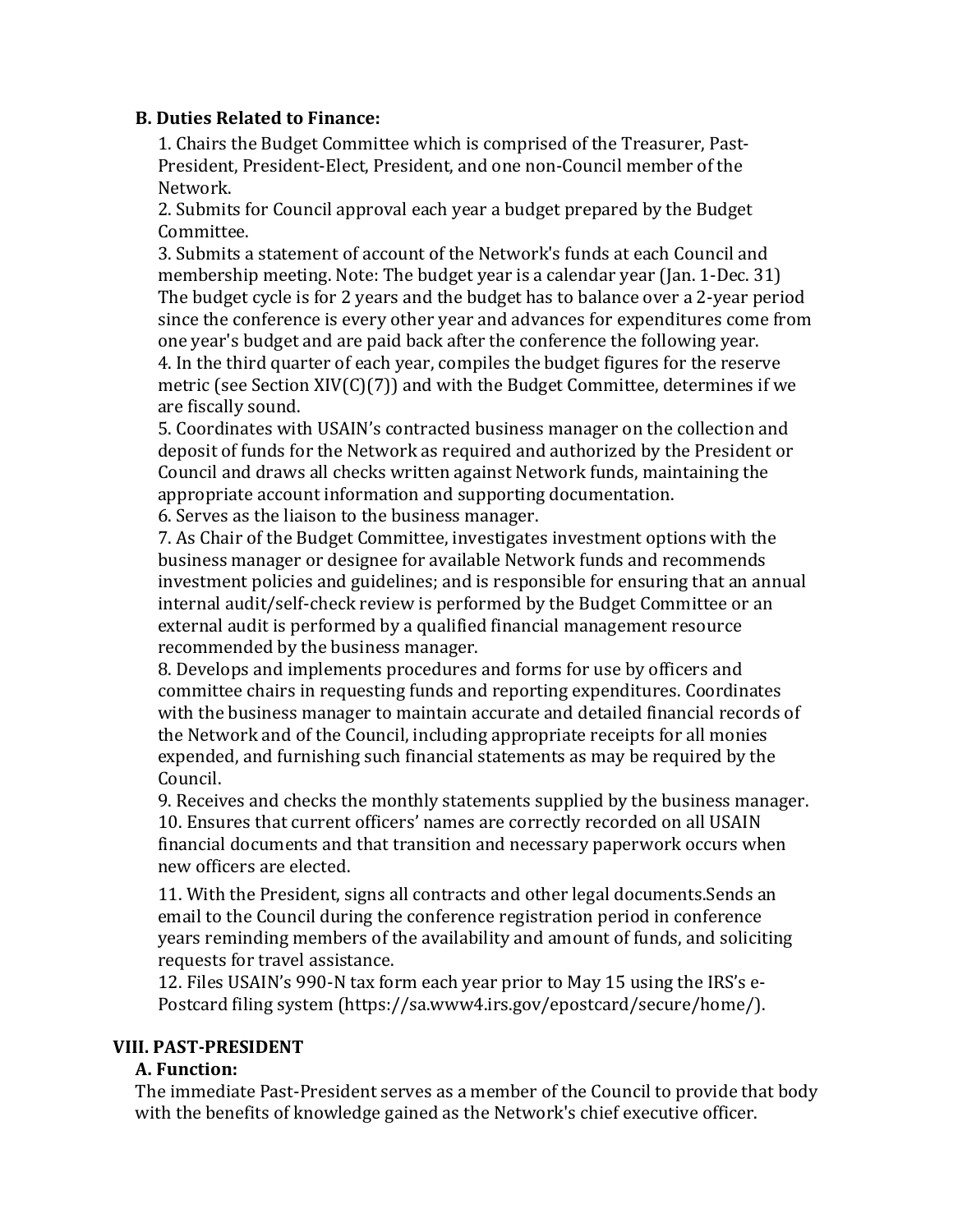## **B. Qualifications:**

The Past-President is an individual who has just completed a term as President or a member with comparable experience who has been appointed to fill the remaining term of a Past-President.

#### **C. Duties:**

The duties of the Past-President are:

1. To advise the President on Network matters requiring a historical perspective.

2. To Chair the Nominations and Elections and Bylaws Committees, and to serve on the Budget Committee.

3. To collect suggestions for revisions to the Procedures and Rules for review by the Bylaws Committee and consideration by the Council.

4. To serve the President or Council in other capacities as called upon.

# **IX. DIRECTORS**

#### **A. Function:**

The six Directors serve as members of the Council.

#### **B. Duties:**

1. Each Director is assigned Committee and Interest Group liaison responsibilities as determined by the President. In this role they will:

a) Provide two-way communication and dissemination of information between the Council and the Committees or Interest Groups.

b) Provide a voice for concerns, questions, or suggestions to and from the Committees and Interest Groups to the Council.

c) Attend meetings and have access to communications of the Committee or Interest Group, as needed; but the Director is not part of the decision making process for the Committee or Interest Group.

2. A Director may also be appointed by the Council to fill a vacancy in the office of President-Elect or Past-President created by succession to the office of President. 3. Directors are also expected to perform such other assignments as the President or the Council may direct.

# **X. ARCHIVIST**

**Function:** The purpose of the Archives is to collect, preserve, and make available for research and reference use those official Network records and those related records of the agricultural information community of sufficient historical, legal, fiscal and/or administrative value to warrant permanent preservation. "Official Network records" include any and all documentation in any form produced or received by any member of the Network's Council or the Network's standing or special projects committees while engaged in the conduct of official Network business. "Agricultural information community" includes individual members of the Network as well as other individuals and organizations whose activities have relevance for the Network.

# **A. Appointments and Composition:**

The President appoints the Archivist for a two-year term, in the odd (or even) year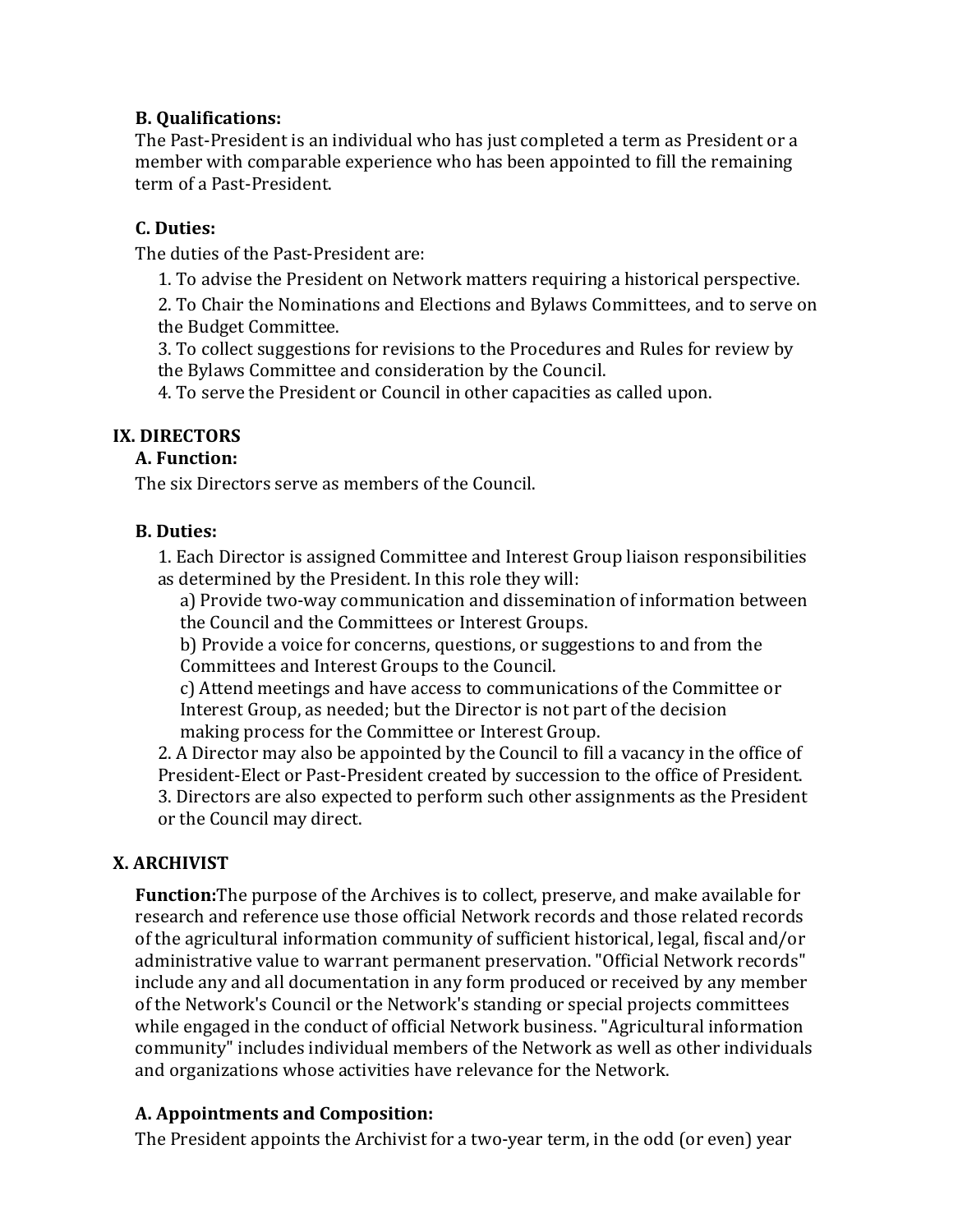with unlimited successive terms.

#### **B. Duties and Responsibilities:**

1. The Archivist is responsible for preserving and maintaining, in an organized manner, a viable and accurate record of the Network's history including membership rosters; copies of all publications, relevant correspondence, and reports; proceedings; and memorabilia of the Network. These records should be available for use when needed.

2. Notify all incoming officers and/or members of the types of materials to be saved for deposit in the archive.

3. Maintain a record of costs required for the storage of materials in the Network archive.

4. Maintain a quick reference file on the history of the Network, Network officers, key events, etc.

5. Periodically review and update this information. Annually review the contents of the archives and weed materials in accordance with the Guidelines.

6. Report annually to the Network and membership and as appropriate.

7. Maintain a procedure notebook that contains a quick guide to the contents of the archives along with the retention schedule. This notebook is to be passed onto each incoming Archivist.

8. Although the Archivist is not a member of the Council, they shall have access to the Council's shared documents.

## **XI. COMMITTEES**

#### **A. Identification, Establishment, and Delegation of Powers:**

1. Standing Committees are as follows: Awards and Honors, Budget, Bylaws, Communications, Conference, Legislative and Government Relations, Membership, Nominations and Elections, and Preservation and Digital Library.

2. The Council may establish additional Standing and Special Project Committees. 3. Additional Standing Committees are established when the Council decides there is a long-term continuous need for a committee to function in an area not already covered by one of the Standing Committees identified in the Bylaws or these Procedures and Rules. These additional committees are subsequently identified and described in the Procedures and Rules according to the charges given to them by the Council.

4. Special Project Committees are appointed to fulfill specific objectives of the Network. They may be of short or long-term duration, according to the parameters of the project; their activities are subject to annual review by the Council and they continue to function as USAIN committees only so long as the Network continues to support the objectives they were established to fulfill.

5. All Committees are responsible to the Council, which delegates such powers and functions to them, as the Council finds desirable for the conduct of business and achievement of objectives.

#### **B. Composition and Organization:**

1. The Chairs and members of all Standing and Special Project Committees must be Individual Members of the Network or the designated representatives of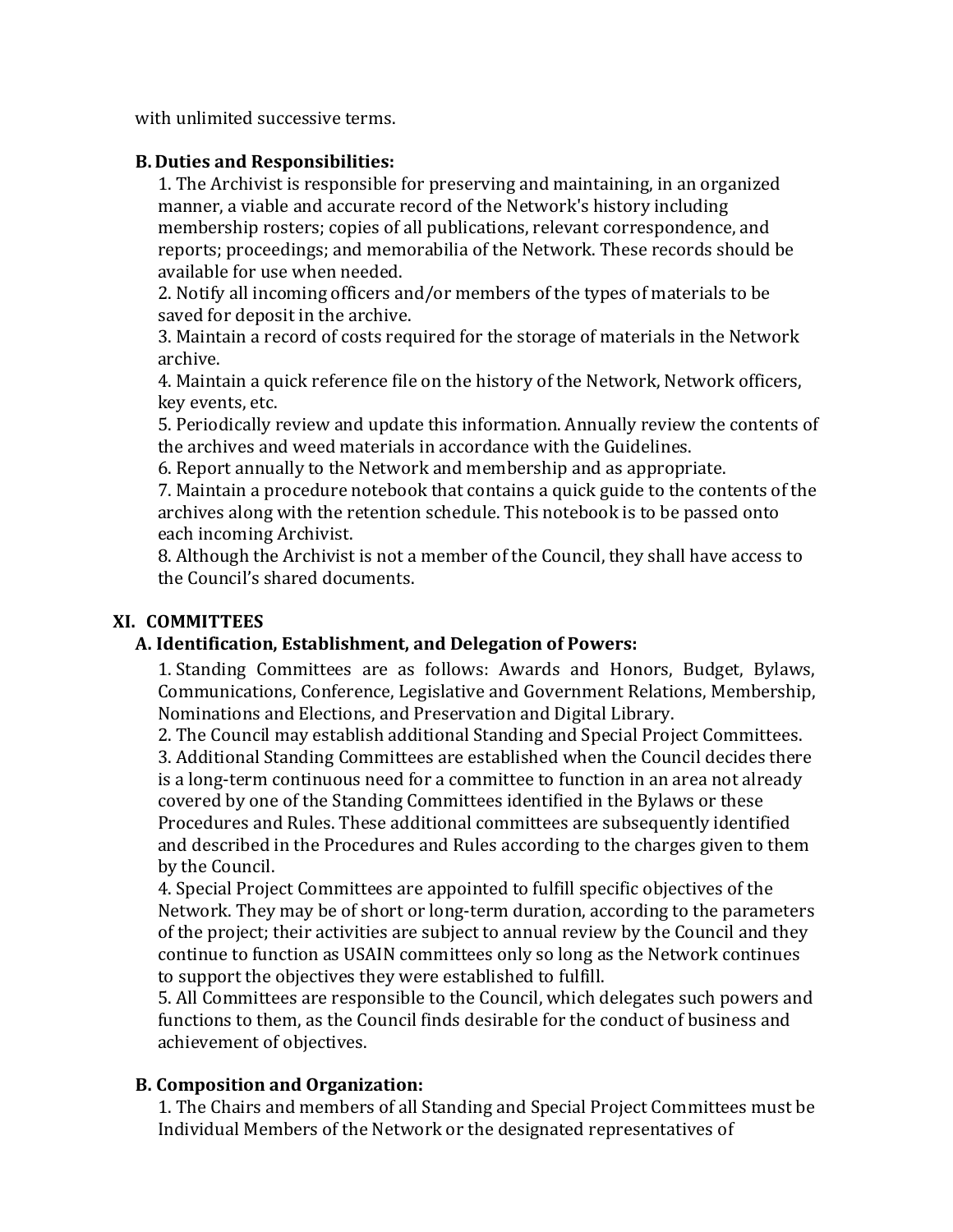Institutional Members.

2. The Chairs of all Standing and Special Project Committees should be actively involved in USAIN activities and should have served previously on committees they are appointed to Chair (if at all possible).

3. The Chairs of all Standing Committees except the Awards, Budget, Bylaws, and Nominations Committees are appointed by the President and serve for one year. They may be re- appointed, but no member may chair any one Committee for more than four consecutive years.

4. Members of all Standing Committees may be appointed either by the President or by the Committee Chair. Appointments are for two years, and members may be re-appointed, but may not serve continuously on any one committee for more than four years.

A Chair or two co-chairs and the members of each Special Project Committee areappointed by the President; appointments to long-term Special Project Committees shall be made to provide continuity of membership; the President may solicit a recommendation from current or past members of a Special Project Committee when making appointments.

5. The President shall either serve, *ex officio*, on all Special Project Committees or designate another member of the Council to serve.

6. Each Director is assigned Standing and/or Special Project Committee Liaison responsibilities as determined by the President.

# **C. Duties and Responsibilities:**

1. All committees report annually to the Council on activities, expenditures, and future plans; they also provide additional reports at the request of the Council or the President.

2. All committee chairs:

a) Maintain and publish on the USAIN web site an up-to-date list of the committee's members, including their years of service and any subcommittee assignments.

b) Prepare an annual estimate of committee expenses, to be included in the budget developed by the Budget Committee.

c) Review the appropriate sections of the Procedures and Rules at the conclusion of their terms and submit proposed corrections and revisions as needed for inclusion in the next edition.

d) Arrange for the transfer of committee files to their successors or to the Network archives.

# **D. Expenses:**

The Network provides the following financial support to each Committee:

1. Funding for such expenses as postage and telephone calls, when not covered by the Committee members' organizations.

2. Other expenses as authorized by the Council.

# **XII. AWARDS AND HONORS COMMITTEE**

# **A. Function:**

The Awards and Honors Committee administers all special recognition programs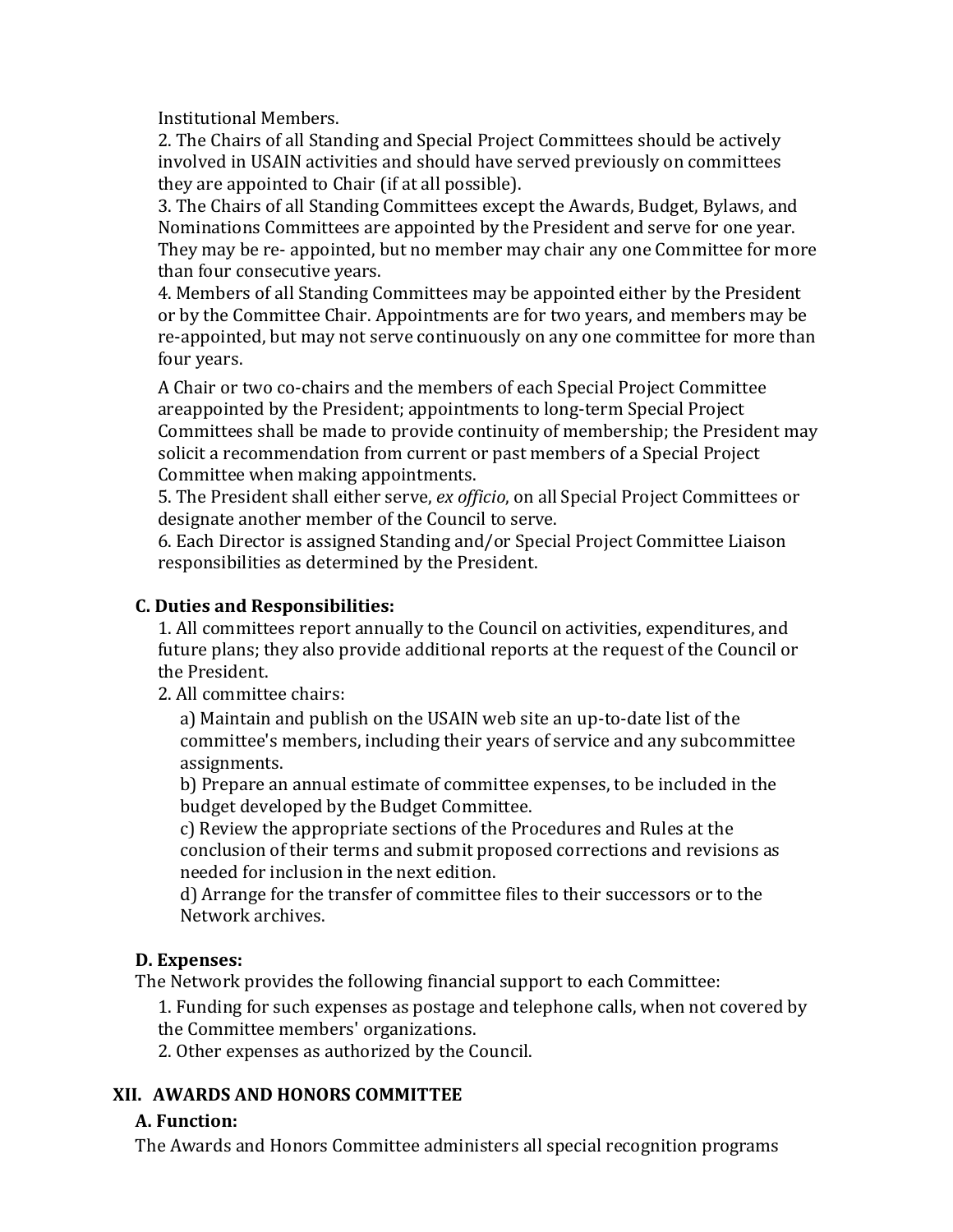developed by the Network, including Honorary Membership, and establishes subcommittees as needed to administer specific awards and honors.

#### **B. Chair and Preferred Membership:**

1. The President-Elect will Chair this Committee.

2. Every effort should be made to appoint past award winners to the Committee. In all other respects, membership in this Committee complies with Procedures  $&$ Rules Article XII. Part B. Composition and Organization of Committees.

## **C. Duties and Responsibilities:**

In biennial conference years, to solicit nominations for Honorary Membership in the Network and for a Service to the Profession Award. In addition, in biennialconference years, to develop criteria and advertise the availability of three Conference scholarships (two New to the Profession Conference Scholarships, Librarians Representing HBCU Land Grant Universities Scholarship, and a Student Conference Scholarships), to publicize the availability of the awards/scholarships, to receive written nominations and supporting documentation for proposed candidates, and to recommend individuals to the Council for this honor.

1. The Chair will be responsible for preparing certificates for the scholarship winners, and for requesting checks from the Treasurer. Awards and plaques will be presented at the Conference Banquet. The chair orders the plaques and makes sure they are available at the banquet.

2. To judge applications and select winners, either as the full Committee or through appropriate subcommittees, according to criteria established for specific awards, following these guidelines:

a) Prepare announcement(s) for distribution on USAIN-L, the USAIN web site, Conference programs, and other appropriate outlets. Announcements for awards and honors should include purpose, eligibility requirements, deadline date, name and address of the appropriate Chair, and other pertinent information.

b) Process entries to ensure equitable treatment of all candidates for award(s).

 $(1)$  Chair codes entries to permit blind judging when appropriate. In these cases, committee members receive copies of coded essays only. (2) Each committee member rates all applications on the basis of quality and adherence to award guidelines and provides ratings to the Chair.

3. To notify the President and the Treasurer when awards will not be made because there are no suitable entries.

4. Chair prepares a report to the President on committee activities to include, but not limited to: how awards were publicized, number of submissions received, any disqualifications, names of awardees, and future plans/goals/suggestions from the Committee or subcommittees.

#### **D.** Procedures for Awards:

1. Conference Scholarships, including the Conference Scholarship for Students.

a) The Awards Committee will prepare a Scholarship Award Announcement to appear on USAIN-L, the USAIN Web site, the conference pre-announcement, and in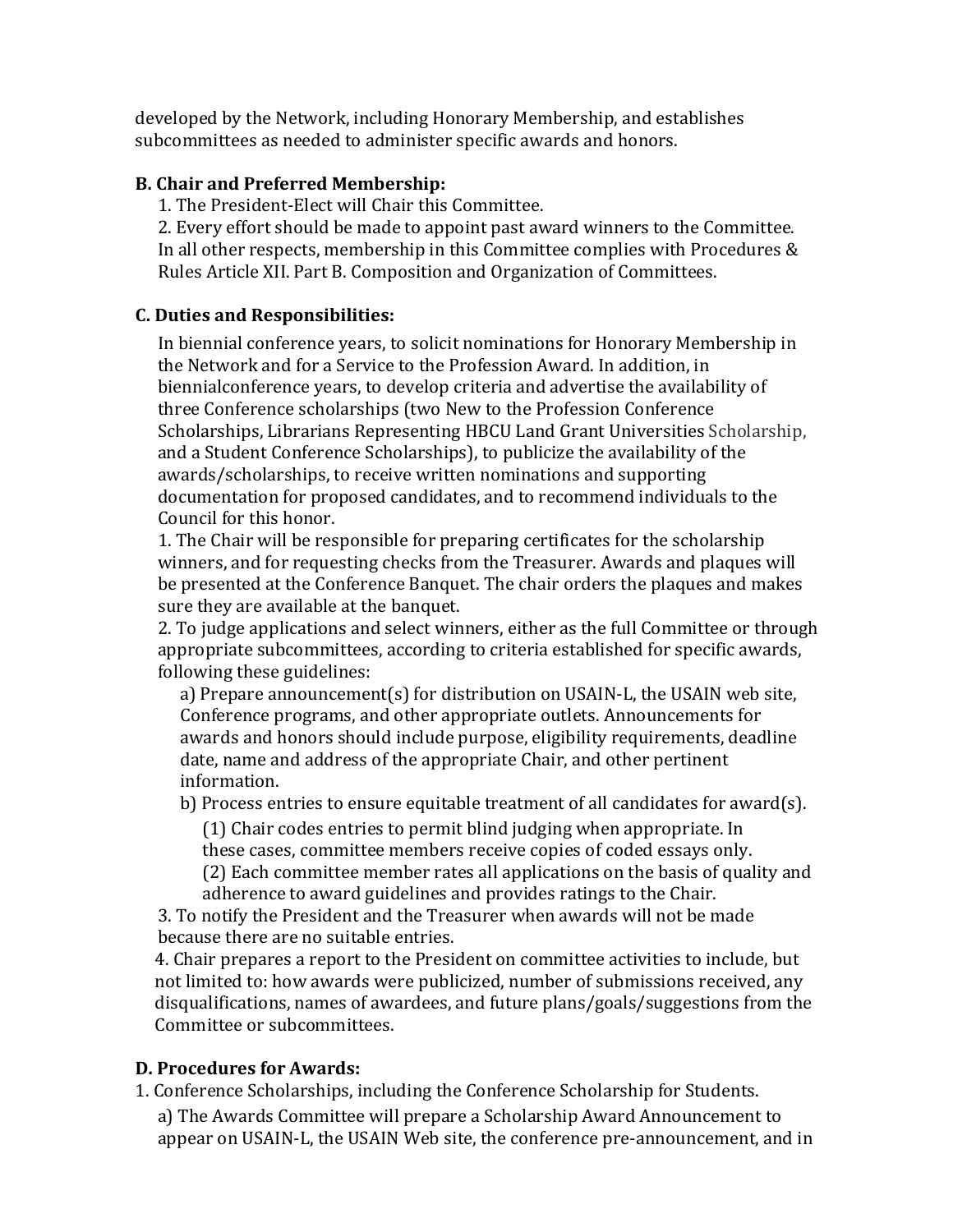other sources. This announcement should be made two months in advance of the submission deadline (e.g., October 1 in advance of December 1 deadline).

b) The submission deadline in the announcement will be approximately four and a half months prior to the conference.

c) The Committee will make its selection and notify the Council of their choice prior to notifying the recipients by approximately three and a half months prior to the conference.

d) The Chair of the Awards Committee will notify the scholarship recipients approximately two and a half months prior to the conference. The Chair also notifies those not selected.

e) The Committee will announce the scholarship recipients on USAIN-L leading up to the conference.The Awards Committee will work with the Conference Program Committee on arrangements for a formal presentation of the scholarship(s).

2. Service to the Profession Award.

a) Criteria:

Individuals nominated must meet one or more of the following criteria:

(1) demonstrated leadership in advancing the field of agricultural information.

(2) established new directions or visions for the field of agricultural information.

(3) contributed to the development, application or utilization of new or improved methods or techniques in the organization or delivery of agricultural information.

(4) conducted significant studies/research in agricultural information.

b) Procedures:

(1) Prepare a draft of the Call for Nominations approximately 8 months preceding the conference and submit the draft to the Council for review/approval.

(2) Post the approved Call for Nominations to USAIN-l, the USAIN website, and other professional publications, etc. approximately seven months prior to the conference. Notices of the award nomination should also appear in the conference pre-program.

(3) Deadline for submission of applications in the Call for Nominations will be approximately five months prior to the conference.

(4) The Awards Committee is to make its recommendation to the Council approximately three and a half months prior to the conference.

(5) The Council will vote on the award nomination.

(6) Approximately two and a half months prior to the conference, the President will contact the award winner(s) and obtain their agreement to appear at the conference.

(7) Chair of the Awards Committee will work with the Conference Program Committee on arrangements for a formal presentation of the award(s). This may be at a separate ceremony, a banquet, luncheon, or some other function at the conference that will be attended by the majority of attendees. In case the honoree cannot attend the ceremony, the award may be sent to them.

3. Honorary Membership Award.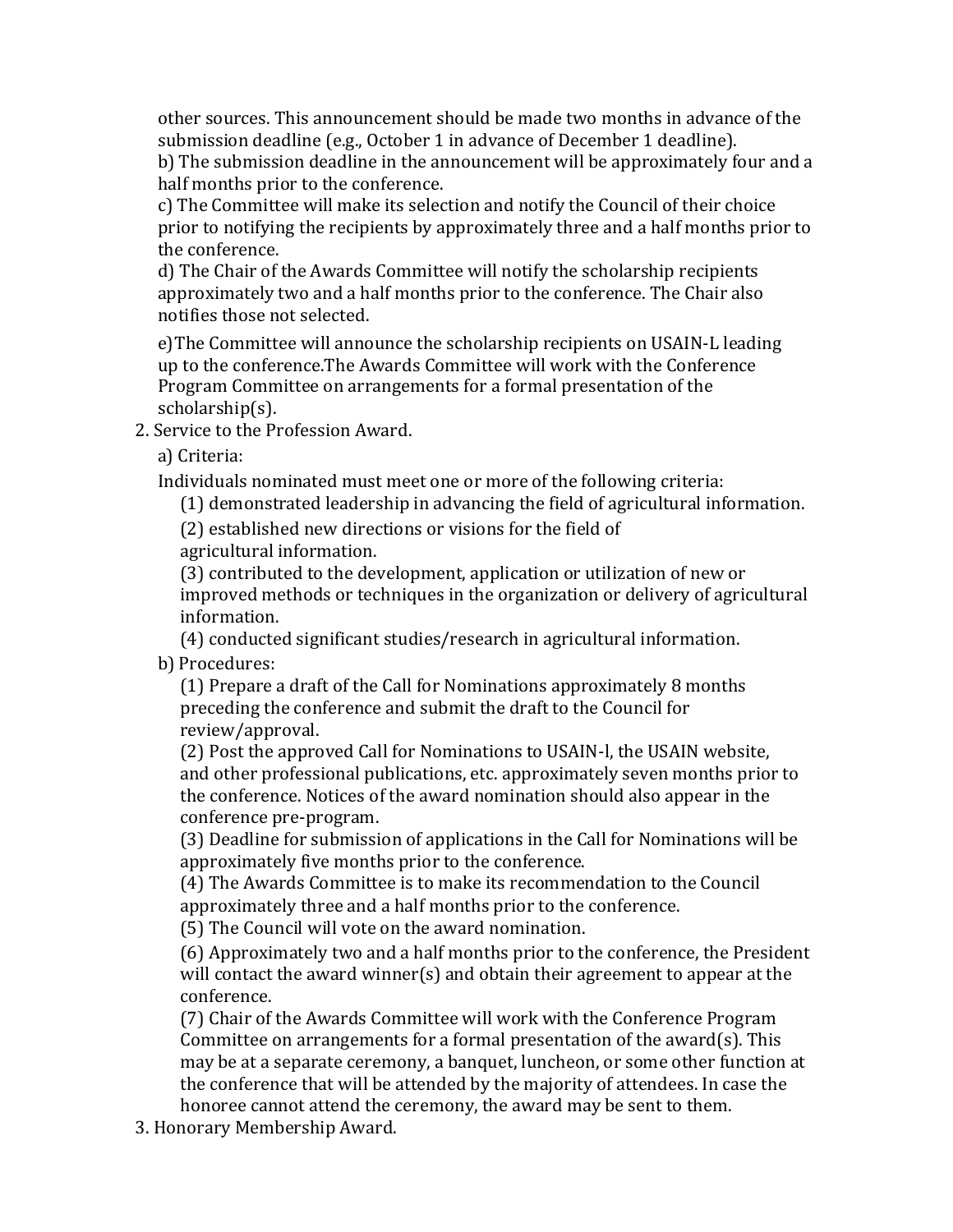a) Criteria:

An Honorary Member shall be an individual who is not a member of the Network, but who has been either an outstanding individual in the field of agricultural information or who has provided outstanding service or support to the Network. Honorary Member award recipients will be given a life membership in the Network, but are unable to hold offices in USAIN unless they maintain a paid membership. Awards may be given to persons outside the field of agricultural information. Criteria for nominees might include:

(1) leadership in advancing the field of agricultural information from outside the profession.

(2) outstanding support of Network activities and directions.

(3) Procedures: Prepare a draft of the Call for Nominations for distribution approximately seven months prior to the conference.

(4) Post the approved Call for Nominations to USAIN-l, the USAIN Web site, and other professional publications as appropriate, six months prior to the conference.

(5) Call for nominations will be six months prior to the conference.

(6) The Awards Committee will present applications received to the Council for consideration four and a half months prior to the conference. If more than one application is received, the Awards Committee will make a recommendation to the Council.

(7) The combined Council and Awards Committee will vote on each nomination. If selected, the honoree will be contacted by the President four months prior to the conference and the award made.

(8) The Awards Committee will work with the Conference Program Committee on arrangements for a formal presentation of the award(s) at the next conference.

(9) The Awards Committee will prepare a press release about the honoree, which the President will announce. Afterward, the Awards Committee distributes the press release widely.

(10) The Awards Committee will work with the Membership Committee to have Honorary Member(s) added to the USAIN membership roster.

# **E.** Files to be passed along to the next Chair:

1. Awards Emails: text used for the four award emails.

- 2. Award Plaques: text used for the plaques.
- 3. Award Certificates: text and layout for the conference scholarships.
- 4. Library Schools: emails to all the appropriate library schools.
- 5. Awards Report: copy of the Annual Report of the Awards Committee.

6. Letters informing of award, for the grad student  $&$  new the profession awards.

# **XIII.BUDGET COMMITTEE**

## **A. Function:**

The Budget Committee prepares the Network budget for Council approval with input from officers and committee chairs. At the request of the Treasurer, assists in monitoring income and expenditures against the budget, reviewing and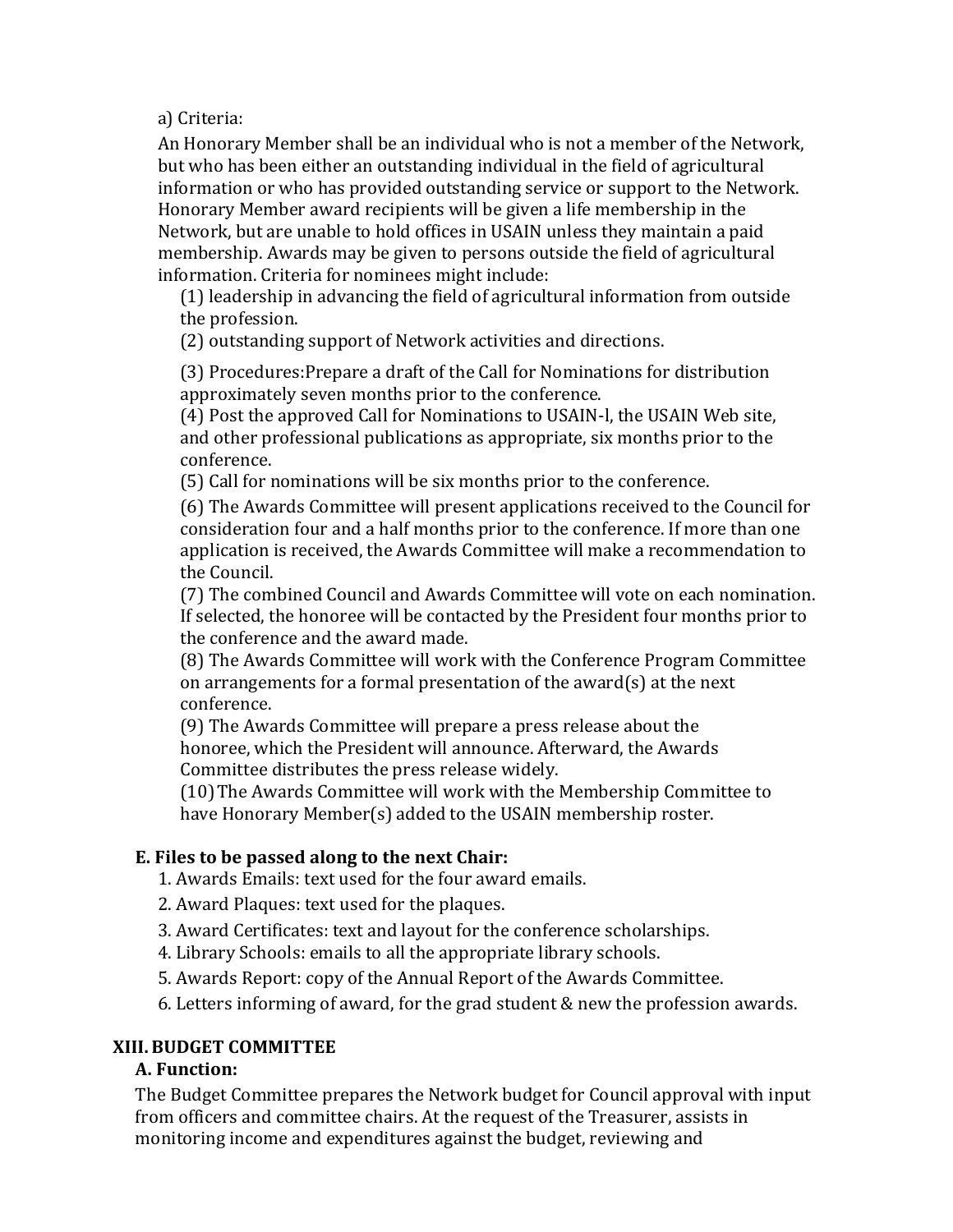recommending investment options for Network funds, and providing guidance on expenditures for unbudgeted items.

#### **B. Composition:**

The Committee consists of the Treasurer as Chair, the Past-President, the President, the President-Elect, and one other member of the Network who is not a member of the Council, but who has knowledge of the activities of the Network and who is wellinformed in financial matters.

#### **C. Duties and Responsibilities:**

1. Subject to the approval of the Council, the Committee: By December 1, prepares a budget for the Network covering the next calendar year, based on input gathered from the officers and committee chairs and on previous years' financial experience.

2. Monitors income and expenditures against the approved budget and provides guidance on expenditures for unbudgeted items to ensure that all Network funds are spent in the best interests of the organization and its members.

3. Investigates investment options with the business manager or designee for available Network funds and recommends investment policies and guidelines. 4. Is responsible for working with the business manager to perform an annual internal self-check review;

a) To ensure that all cash transactions are being recorded and reported monthly and that the cash balance at the end of the year is correct, request that the business manager supply a copy of a bank statement and copies of cancelled checks for all transactions in a selected quarter period to the USAIN EC, via the USAIN Treasurer. The selected quarter should be changed from year to year. The business manager should also supply a brief report on sources of income, such as memberships and membership levels.

b) To determine if all expenditures are properly authorized, double check any big expenditures and match to USAIN EC minutes or memo authorizing the expenditure.

c) To determine whether all deposits and expenditures being classified into appropriate accounts, carefully check selected monthly financial reports. Either the non-EC member of the Budget Committee, another non-EC member of USAIN, or a librarian peer from outside of USAIN should review the overall figures of income and expenditures.

5. Is responsible for ensuring that an external audit review is performed as needed either by a qualified non-Council member or financial management resource. 6. Once approved by the Council shares the budget with the membership and the business manager.

7. Recommendations of a Budget Reserve Task Force (2009):

a) USAIN should continue the Reserve Metric of an organizational contingency fund. The task force recommends this metric be at the very minimum 1.5 to 2 times the five-year average of expenses as a dollar amount to have as a reserve. The reserve can be in the form of a money market account and/or CDs and is not required to be in its own separate banking account.

b) USAIN should document the history of the contingency fund decision and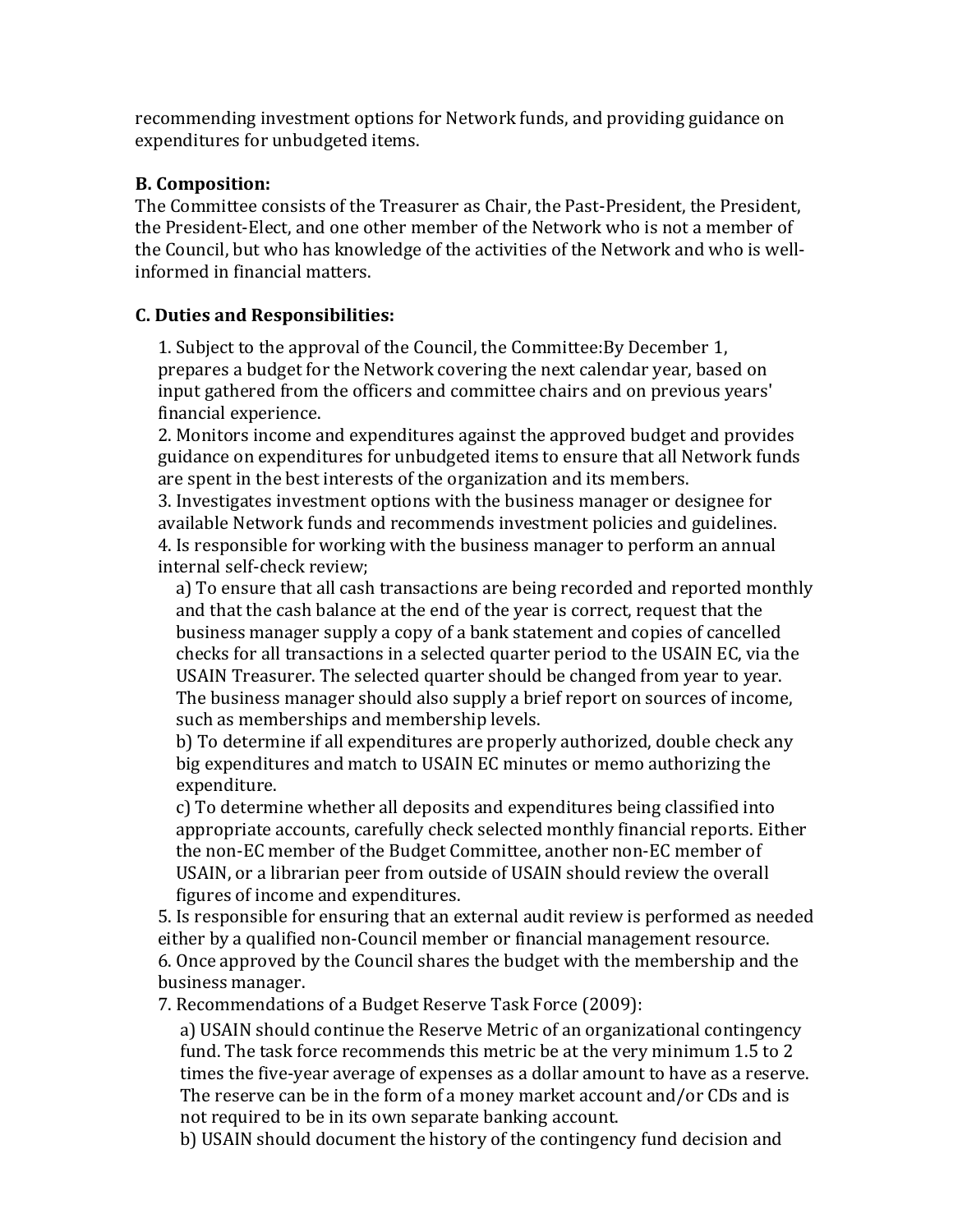more clearly include documentation in the Budget Committee Procedures to insure the committee incorporates the budget reserve metric when formulating and reviewing the budget each year.

c) The strategic planning process should actively incorporate budgeting and the need for a substantial contingency fund when evaluating proposed projects or activities by the organization.

#### **XIV. BYLAWS COMMITTEE**

#### **A. Function:**

The Bylaws Committee, which may be a committee of one, serves the Network bydrafting proposed Bylaws revisions, reviewing revisions proposed by the Council or members of the Network, and does the same for the Procedures and Rules to ensure that they do not conflict with the Bylaws.

#### **B. Preferred Qualifications:**

The Chair is the Past-President who appoints others as needed.

#### **C. Duties and Responsibilities:**

1. Continuously reviews the Bylaws of the Network to ensure that they reflect current practice of the organization and drafts proposed revisions as appropriate. 2. Reviews all Bylaws amendments proposed by the Council or written petition of fifteen voting members to determine if they reflect current practice and are acceptable parliamentary practice according to Robert's Rules of Order. 3. Prepares proposed Bylaws amendments approved by a two-thirds vote of the Council.

4. Coordinates with the Secretary on sending out information about proposed Bylaws changes to the membership at least 30 days before a general business meeting. During a conference year, March 1st would be a reasonable deadline. 5. Reviews and revises the Procedures and Rules to ensure that their provisions are in accord with the applicable Bylaws sections.

#### **XV. COMMUNICATIONS COMMITTEE**

#### **A. Function:**

To provide information and further discussions between members and potential members, the Communications Committee is responsible for development and maintenance of such means of communication as the USAIN web site and USAIN-L.

#### **B. Duties and Responsibilities:**

1. Maintains active communication channels with USAIN President and Council to gather accurate information for updating and expanding the web site.

2. Periodically evaluates and updates the USAIN Web site; announces major changes on USAIN-L.

3. The Chair, together with the President and Web Site (Special Projects) Committee, will periodically re-evaluate the web hosting agreement to determine if it is still satisfactory for all. This shall be done by June 1 every three years: 2020, 2023, 2026.

4. Identifies information that could be made accessible via the web site or USAIN-L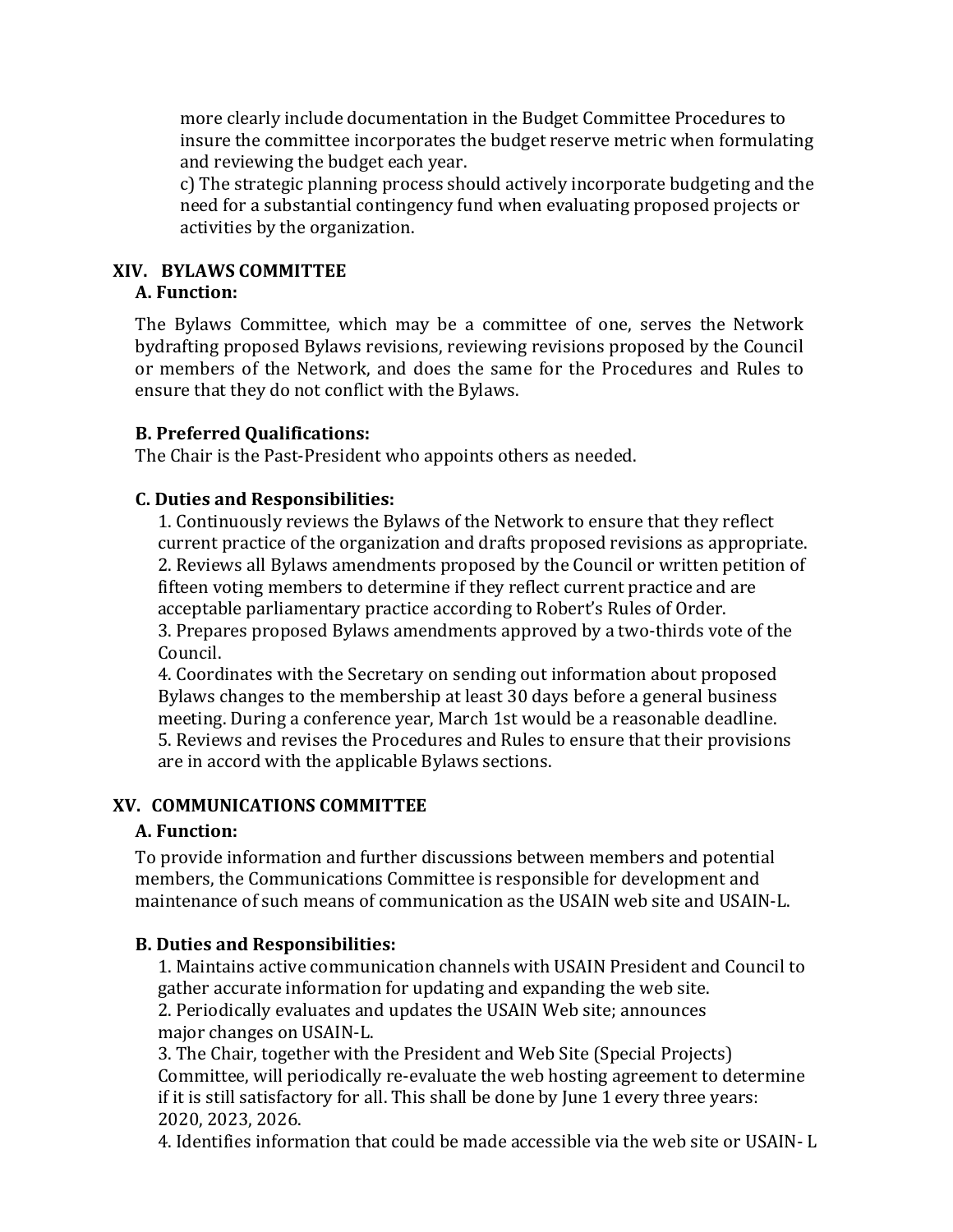that would be useful to members and potential members.

## **C. List Manager**

1. The current USAIN-L list manager is an *ex-officio* member of the communications committee.

# **XVI. CONFERENCE COMMITTEE**

# **A. Function:**

The Conference Committee is responsible for all phases of planning andimplementation for a biennial program conference of the Network, following the selection of the conference site and approval of any co-sponsorship agreement, in accordance with policies and guidelines developed by the Council (usain.org/Conferences/confcriteria.html).

## **B. Preferred Qualifications and Appointment:**

1. The Chair should have prior conference planning experience.

2. The Committee is appointed at least 24 months before the Conference dates and serves until all post-Conference reports have been completed.

3. Every effort should be made to include a representative from a previous Network Conference Committee.

# **C. Duties and Responsibilities:**

Subject to the approval of the Council, the Committee:

1. Chooses a conference theme, determines the content and speakers for the general sessions, and plans other appropriate conference-wide events.

2. Prepares for Council approval a budget containing estimates of Conference income and expenses.

a) Estimates of income should include registration fees, exhibit rentals, and other sponsor support.

b) Estimates of expenses should include:

(1) preparation and distribution of conference announcement.

(2) complimentary registrations, meals, honoraria and other speaker costs.

(3) identification badges and ribbons.

(4) registration packets.

(5) postage, telephone, copying and other office expenses not covered by the Committee members' organizations.

(6) travel costs for the Chair or designee to make required reports at Council meetings.

c) Costs of meals to be included in announced Conference registration fees should be budgeted to ensure that registration fees and charges for accompanying persons are set high enough to recover all outlays.

3. Appoints subcommittees as needed to assume responsibility for specific segments of Conference planning activities. These may include, but are not limited to:

a) Conference program

b) Contributed papers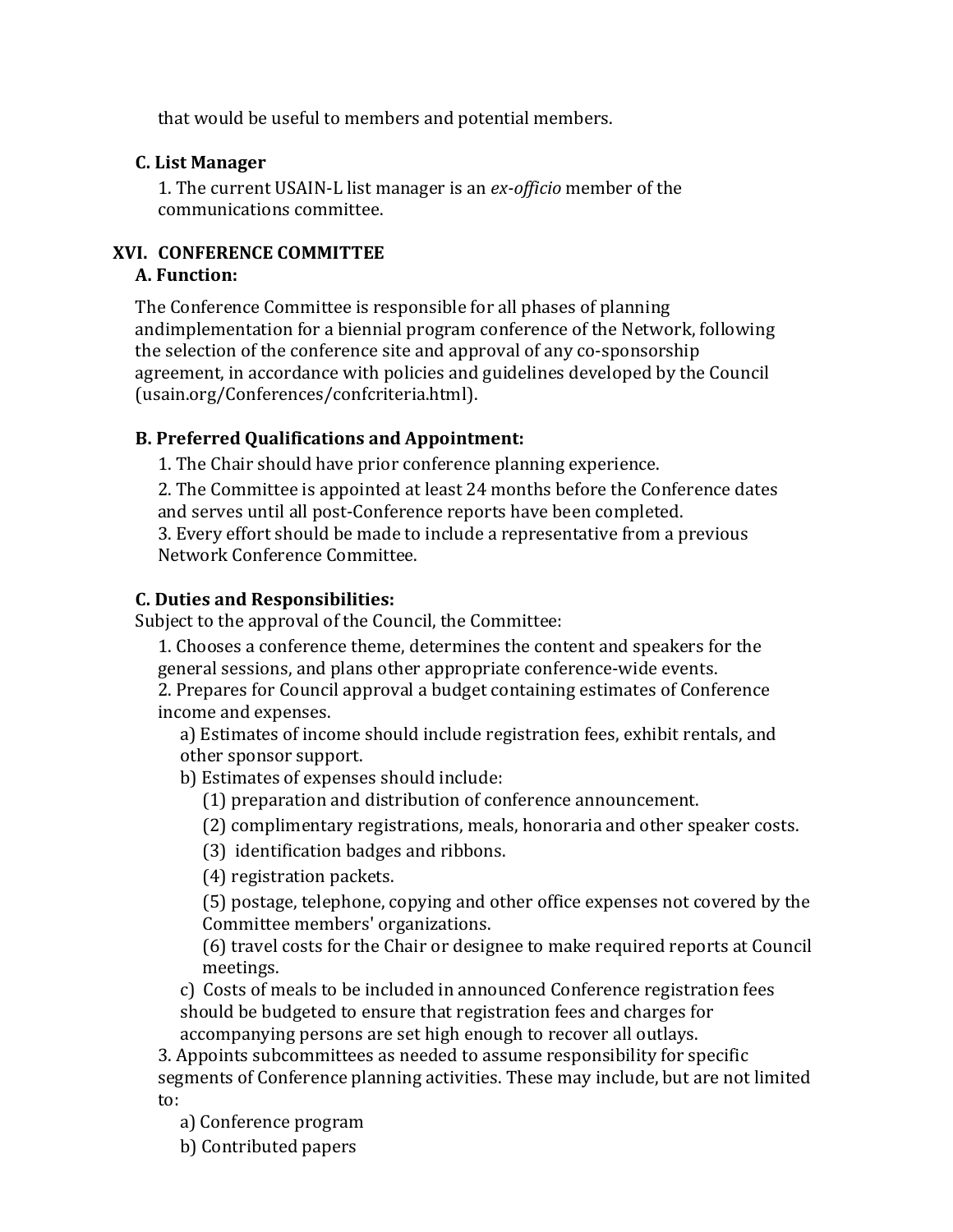c) Equipment needs and trouble-shooting

- d) Exhibits and vendor support
- e) Hospitality
- f) Local arrangements
- g) Meals and catering
- h) Printed program
- i) Publication of proceedings
- j) Registration
- k) Session monitoring and evaluationSocial events
- l) Speaker introductions

4. Prepares a final report to the EC documenting conference attendance, program, committees, and budget; also comments on problems and recommendations to assist future conference planning.

5. Deposits electronic files related to conference with archivist and shares with next conference chair.

## **D. USAIN Contributed Papers and Posters Guidelines:**

1. Contributed papers and poster proposals will undergo a blind review process. To allow blinded review, author names, institutional affiliations, and address information must be listed in the author section of the electronic submission system ONLY, NOT in the body of the abstract. The paper/poster review committee chair reserves the right to edit abstracts containing any author, institutional, location, or company names for the purpose of eliminating this identifying information before sending the abstract to reviewers. Authors are urged to blind their abstracts themselves because USAIN cannot guarantee the resulting quality if changes must be made after submission.

2. Interest groups, standing committees or conference committees overseeing a selection process in their conference event (papers, posters, presentations, lightning rounds, etc.) must work with the Chair from the Contributed Papers and Posters Committee and follow the required blind review process. Committee Chairs and Conveners/Co-Conveners may submit proposals to their own event but must recuse themselves from evaluating their own submission and ensure there are four or more evaluators involved in the overall review.

3. USAIN recommends that the committee employ existing online systems/tools that can facilitate the papers and posters review process, such as openconf.com, goeshow.com, or EasyChair. Conference organizers may be reimbursed for the cost of one of these systems.

4. The committee chair has the flexibility and responsibility to ensure a diversity of perspectives and representation from different institutions, and may use strategies that will provide for a diverse and balanced program. For example, the chair may hold a number of contributed paper slots until after the review process and allocate them in order to achieve program diversity and balance.

6. The committee chair will be a non-voting member of the committee who will coordinate and ensure a blind review process. The committee should include at least five members with an odd number of voting members. If there is an even number of votes on a proposal (due to recusals), the chair may cast a tie-breaking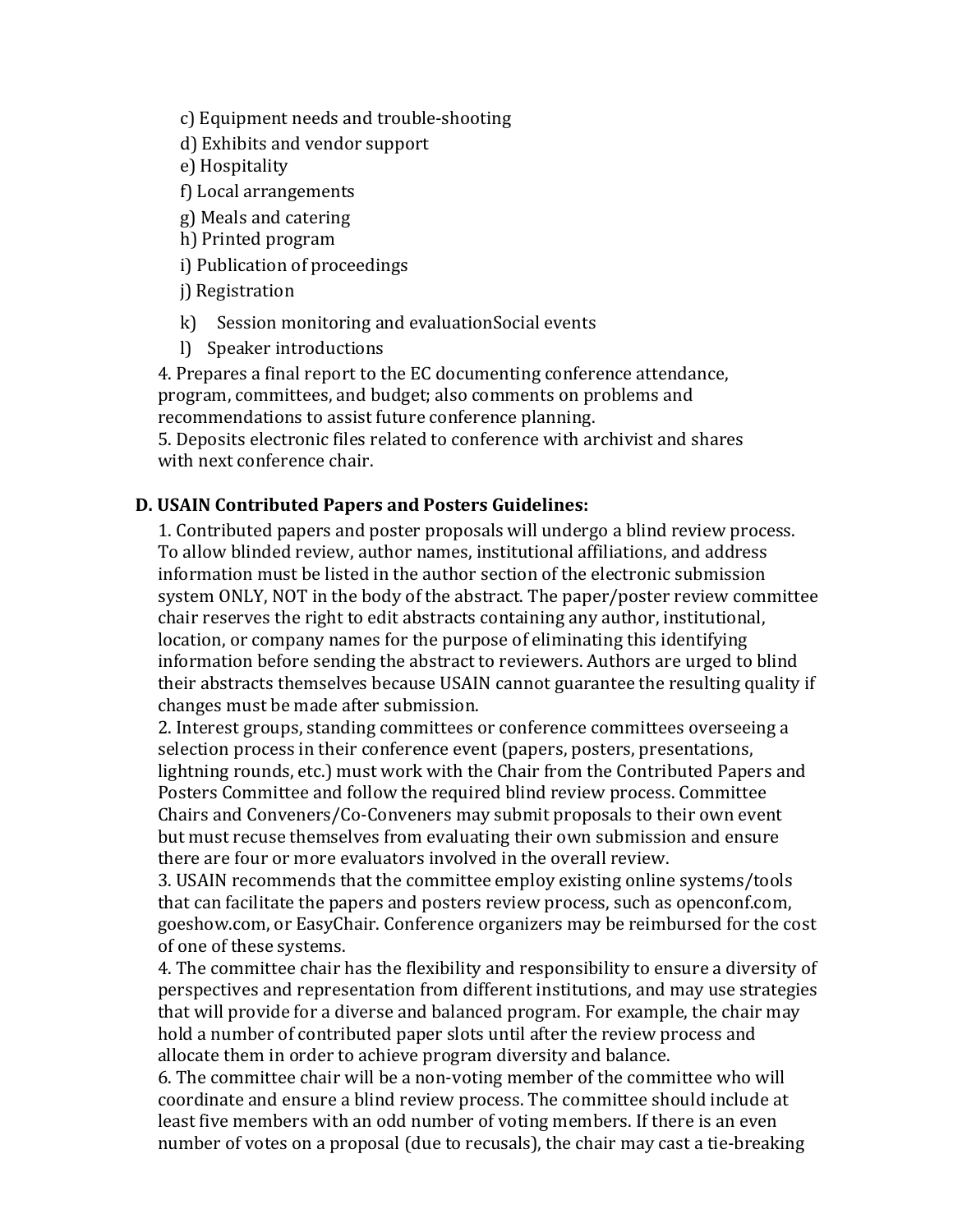vote.

6. The committee chair will be ineligible to submit paper proposals or have a paper proposal considered for inclusion in the program. Committee members are eligible to submit and have proposals accepted in the program. Committee members will recuse themselves from voting on any proposal on which they are an author. The chair and planning committee reserve the right to set a limit for the number accepted proposals an individual can have.

At least one author of a contributed paper or poster should be a current USAINmember, and at least one author for each accepted contributed paper or poster must register and attend the conference.

7. Proposals, posters and presentations must be in English.

8. The committee, in consultation with the conference and program chairs, has the ability to set expectations for authors related to selecting paper tracks and/or keywords used to group papers. The guiding principle should be to ensure a diverse and high-quality program.

9. The committee may include a check box for authors to indicate whether or not they would like to have their proposal considered as a poster if not accepted in a contributed papers track.

10. Electronic versions of contributed paper and poster presentation materials are expected to be deposited in the USAIN conference repository at Cornell.

11. A contributed paper or poster that has been previously presented may be submitted to USAIN as long as it has since been revised based on feedback or new results. As long as a contributed paper or poster has been developed or adapted for a specific meeting audience, it may be submitted to more than one meeting.

# **XVII. LEGISLATIVE AND GOVERNMENT RELATIONS COMMITTEE**

# **A. Function:**

The Legislative and Government Relations Committee monitors issues associated with information activities relating to agriculture, as defined in the Bylaws, which are of special interest to the membership, serving as a focal point for coordination of Network government relations activities.

# **B. Qualifications:**

The Chair should have an interest in and knowledge of legislation and policies, which affect agricultural information.

# **C. Duties and Responsibilities:**

1. The Committee Chair or designee:

a) Acts as a point of contact and distribution of information on government affairs between the Network and other organizations with an interest in agricultural information, especially the National Agricultural Library (NAL). b) Serves as the Network contact when important items of legislation or regulation are under consideration, alerting members to help government officials better understand the issues before them and the impact of their actions upon the agricultural information community.

c) Identifies experts in the Network who might prepare a statement or provide information on government policies or proposed legislation.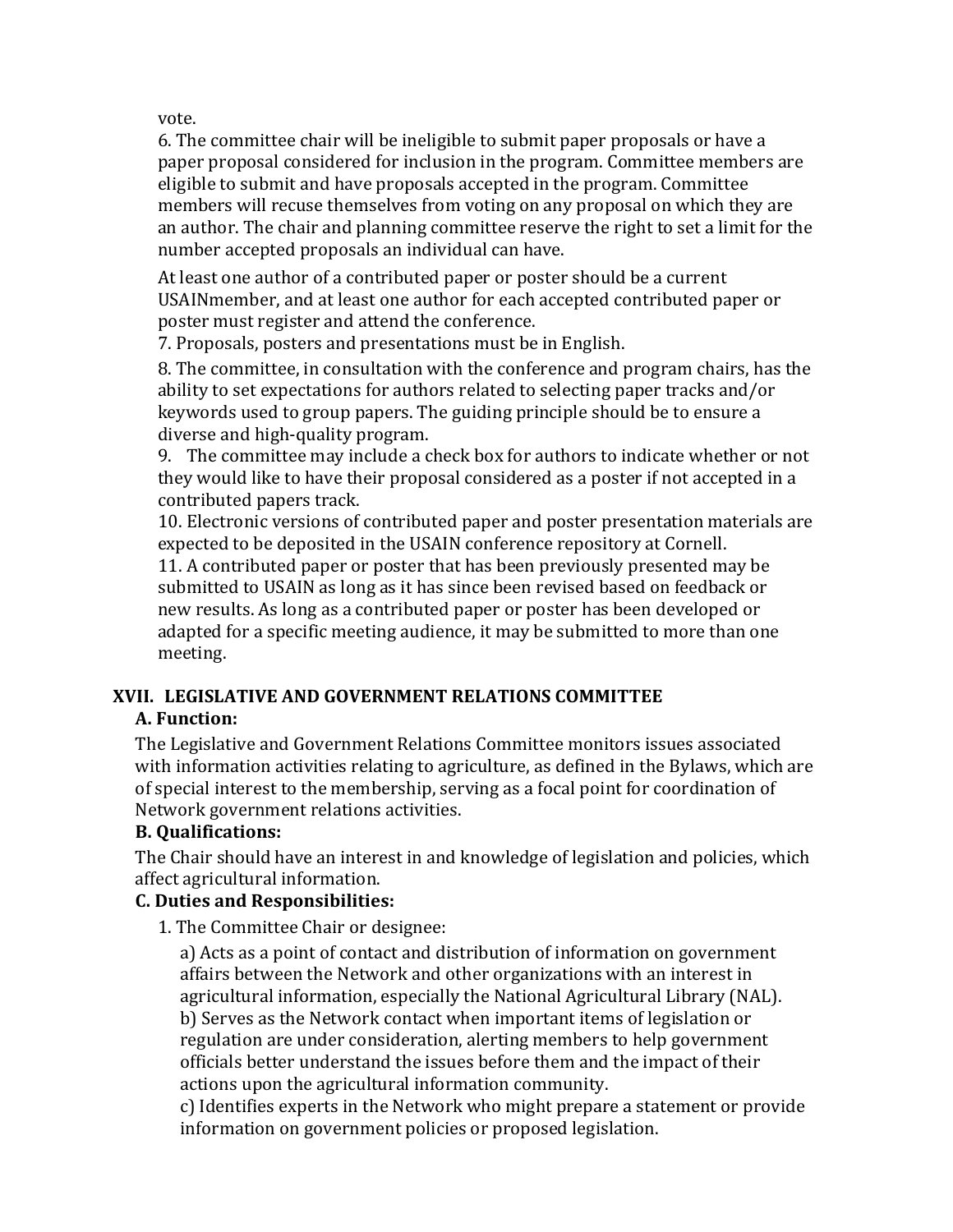d) Works with the President and representatives of NAL to determine the most appropriate methods and timing for providing support for programs and services of the NAL.

e) Works with Chairs of other Legislative or Government Relations Committees (ALA, SLA, etc.) to coordinate appropriate activities; networks with these groups to enhance the exchange of information regarding issues relevant to agricultural information.

Prepares and distributes on USAIN-L and the USAIN web site a regular update of legislative and government relations issues for the USAIN membership asappropriate.

2. The Committee Members:

a) Monitor various government activities, regulations, and legislation affecting agricultural information.

b) Notify the Chair and other members of current issues the Committee may want to investigate or act upon.

# **XVIII.MEMBERSHIP COMMITTEE**

# **A. Function:**

The Membership Committee serves the Network by maintaining accurate and timely records of Network membership and by developing and implementing effective membership recruitment and retention activities.

## **B. Duties and Responsibilities:**

1. The official Network membership database is coordinated by the Membership Committee.

2. Membership lists are maintained on the website by the Membership Committee.

3. The Chair of the Membership Committee writes timely letters of "welcome to USAIN" (and copies the President) when new membership applications are received. Reminders that a membership directory is on the website as well as information about meetings and committees.

4. The Membership Committee Chair informs all other appropriate individuals of new members, within two weeks of their membership, so that any other appropriate materials may be sent to new members.

5. All monies generated by memberships are handled by the Treasurer.

6. The Chair responds promptly to requests for membership information from non-members and makes information about USAIN available at meetings and conferences of other organizations when requested to do so.

7. The Committee does follow-ups on non-renewals. The Committee will follow-up with non-renewing members once a year, but since renewals happen year-round, the Committee will check at least quarterly for non-renewals during that quarter and will send up to two personal messages, in addition to the system's automatic reminders.

8. The Committee strategizes ways to increase membership and retention of existing members.

9. The Committee contributes questions to the annual membership survey.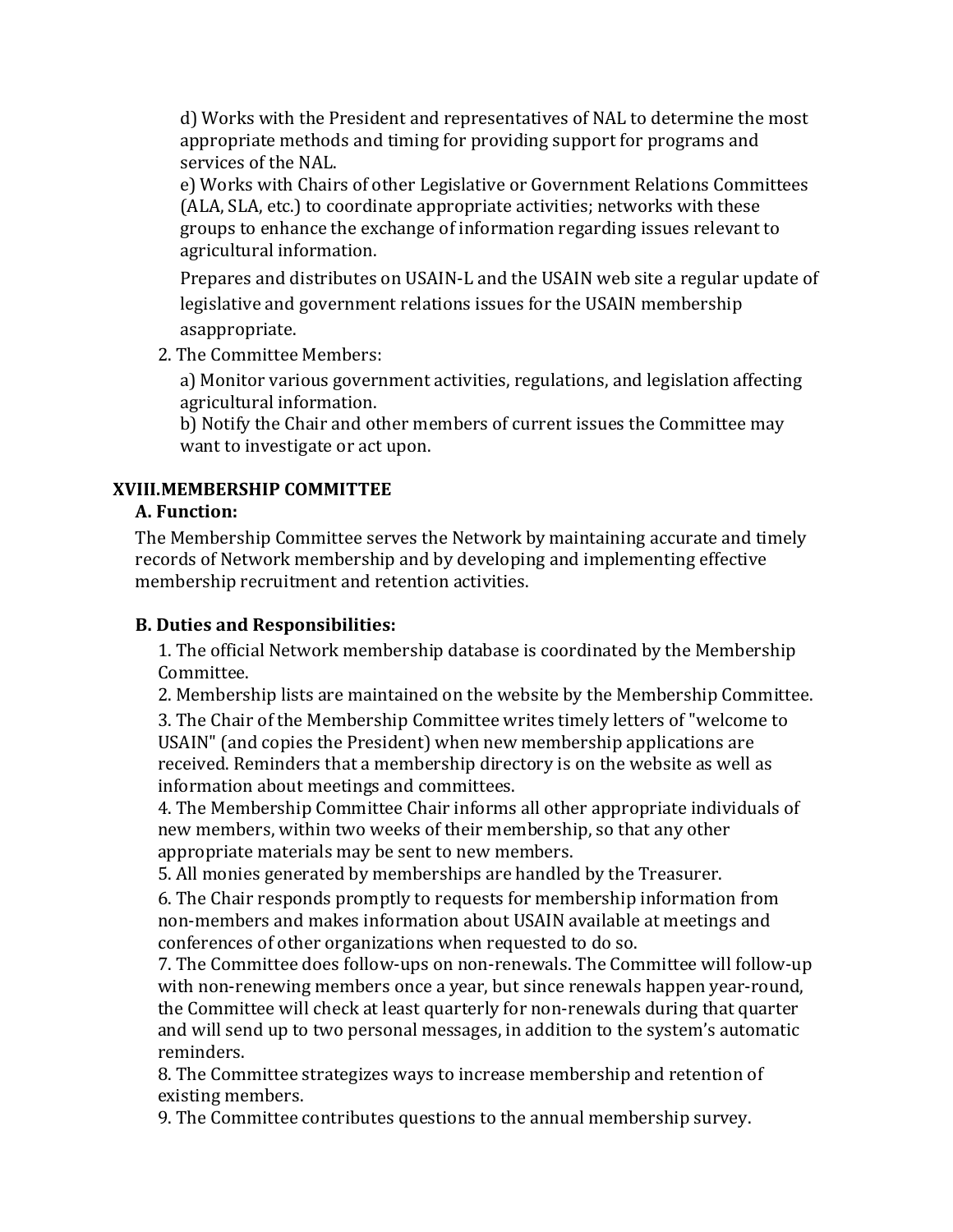#### **XIX. NOMINATIONS and ELECTIONS COMMITTEE**

#### **A. Function:**

The Nominations and Elections Committee secures candidates for all Network offices and conducts the annual election, in accordance with provisions of the Bylaws.

#### **B. Appointment and Composition:**

1. The Committee consists of three voting members; chair is current Past-President. Other members may serve two-year terms on a rotating basis, so experience handling the election is available through current committee members.

The members of the Committee are appointed by the President, Chair, or Councilno later than September 1 of each year.

2. The Nominations and Elections Committee must include individuals who are familiar with the operation of the Council and the Network and must be familiar with the membership of the Network.

## **C. Duties and Responsibilities:**

1. Each year the Committee strives to present two candidates for President-Elect and two candidates for each open Director position, in accordance with the provisions of Bylaws Article III, Section 2.

2. In alternating years, the Committee also strives to present two candidates for Secretary (e.g., 2020, 2022, 2024) and Treasurer (e.g., 2021, 2023, 2025).

3. In developing a list of candidates for each election, the Committee:

a) Aggressively solicits the names of suggested candidates from the membership and presents a slate of nominees that is representative of the composition of the membership.

b) Obtains the written (email) acceptance of each nominee prior to submission of its report to the Council.

c) Requests biographical data from all nominees in a standard format to include current position, education, previous positions, other professional participation, and specific USAIN interests, so that the information can be compiled for the election ballot with minimum modification; a photo should also be requested. d) The proposed slate should be submitted to the Council by February 1st.

e) Submits a written annual report of activities to the Council.

f) Sends the next Nominations and Elections Chair the following files, at a minimum:

(1) The election information (instructions, biographical information for the candidates, and ballot).

(2) Notes on which potential candidates were contacted, and whether they indicated a willingness to serve at some other time.

(3) Notes on electronic voting tool usage.

4. Conducts the annual election, using electronic balloting, making every effort to ensure fairness and confidentiality, which includes performing or overseeing the following activities:

a) Preparing the ballot, including biographical information for each candidate. Preceding the ballot mailing the Committee should send a message to members via USAIN-L containing information about the offices being contested,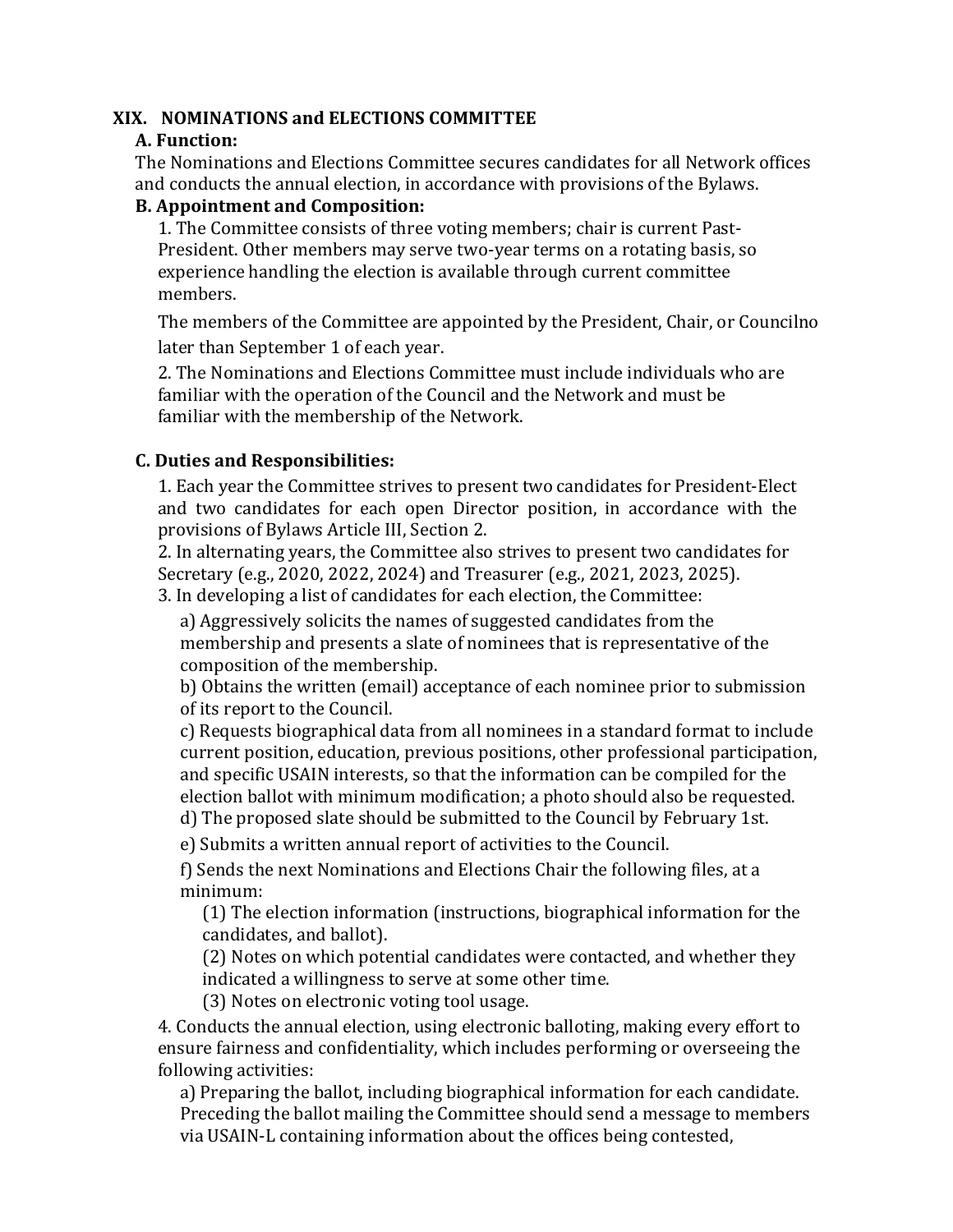biographical information for each candidate and details/instructions about voting and the election opening and closing dates. This information also should be posted to the USAIN website ("News").

b) Using all available means to publicize the election.

c) Tallying returned ballots, with candidates receiving the largest number of votes for each office being declared elected.

d) In case of a tie vote, determining the successful candidate by lot conducted by the Chair.

e) Reporting the results to the President, who notifies all the candidates before announcing the election results to the general membership.

5. Destroying/deleting ballots one month after results are announced. The following procedural suggestions are provided for guidance.

a) A space for write-in candidates should be provided.

b) An electronic voting tool, such as Survey Monkey, will be used for electronic balloting.

c) Each member is allowed one vote based upon email address.

d) The electronic voting will be completed by April 15th.

# **XX. PRESERVATION AND DIGITAL LIBRARY COMMITTEE**

## **A. Function:**

The Preservation and Digital Library Committee coordinates information about activities relating to the preservation of agricultural information and serves as a focal point for coordination of Network preservation and digitization activities. The Committee continues to promote and direct the preservation work initially conducted by the USAIN National Preservation Special Project Committee. (http://www.usain.org/Preservation/preservinitiative.html)

# **B. Chair and Preferred Membership and Qualifications:**

1. The Chair should have an interest in and some knowledge of preservation or digitization of historical documents.

2. The Committee members:

a) The committee consists of no less than 10 members. These members are appointed by the chair of the USAIN Preservation and Digital Library Committee, in consultation with the president of USAIN, and serve two-year terms, renewable once. Timing of member appointments will be such that no more than one-third of the members will be newly appointed at any one time, except for the initial slate of members.

b) There will be one non-voting ex-officio member of the committee: One representative of the National Agricultural Library (NAL), who serves as a source of communication with the committee and provides logistical support when possible.

c) Additional non-voting ex-officio committee members may be appointed as needed to provide background or support for the committee's activities.

# **C. Duties and Responsibilities:**

1. The Committee Chair or designee:

a) Acts as a point of contact and distributes information on preservation or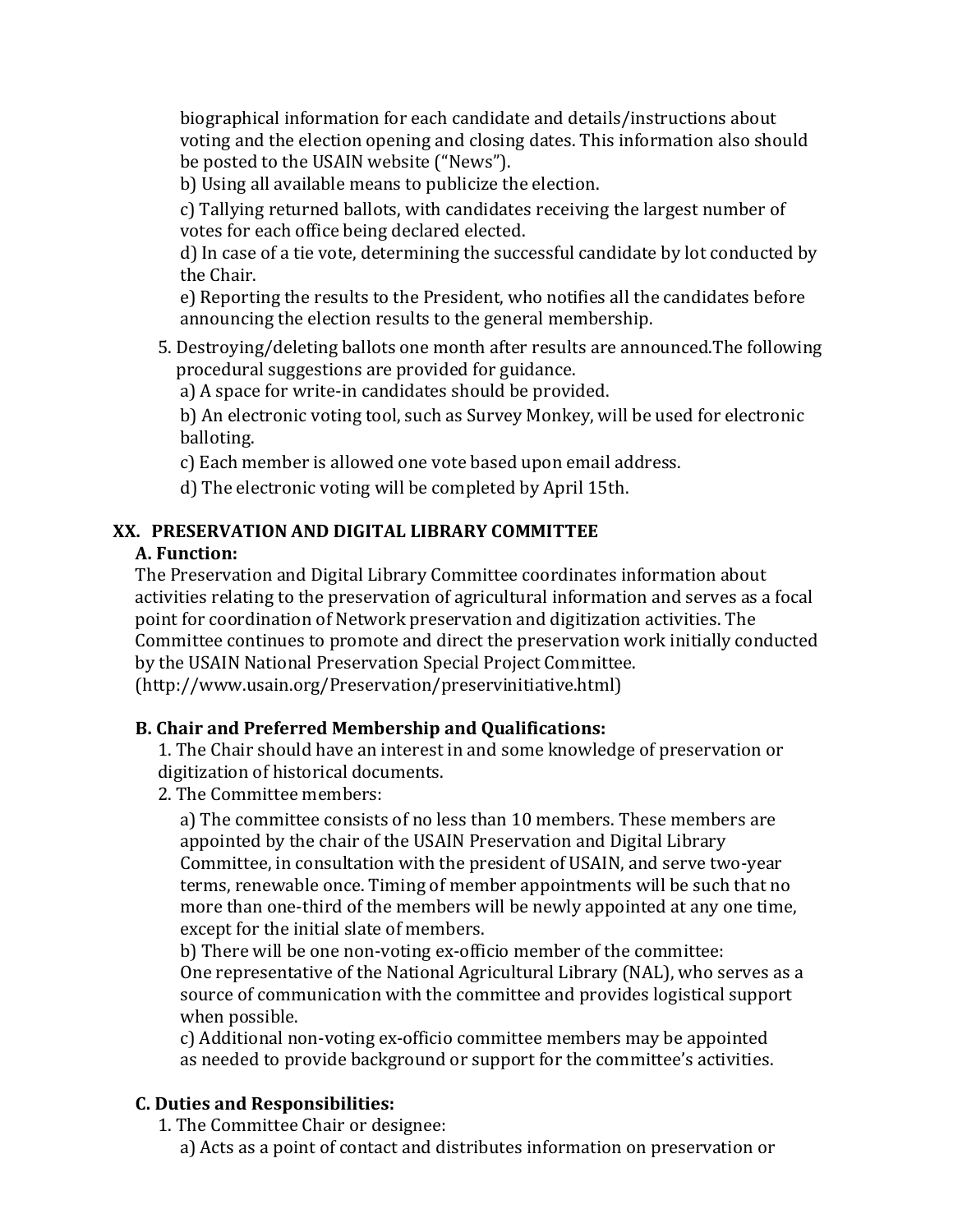digitization projects between the Network and other organizations with an interest in agricultural information, especially the National Agricultural Library (NAL), AgNIC, and CRL.

b) Serves as the Network contact when important preservation or digitization projects are under consideration and alerts the committee and USAIN members to potential projects and their impact upon agricultural information. c) Acts as the point of contact with other involved organizations.

2. Prepares and distributes regular updates on preservation or digitization projects undertaken by the committee to USAIN-L and the USAIN web site. The Committee members:

a) Monitor preservation and digitization projects and funding opportunities for agricultural information.

b) Notify the Chair and other members of current issues the Committee may want to investigate or act upon.

c) Ex-officio members may be able to contribute information or expertise to the committee as requested. However, the primary role in formulating policy or reaching other decisions must rest with the members of the committee.

# **XXI. WEB SITE COMMITTEE**

## **A. Function:**

The Website Committee serves in an oversight role for the USAIN website. As such, they maintain content, ensure the quality of the content, and administer the system and features of the website. The Committee troubleshoots issues and assists members to update content. The Website Committee communicates with EC, Committees, Interest Groups, and members regarding website content and management.

# **B. Membership:**

The Web Site Committee shall consist of the President-Elect, the Treasurer, and chairs/members of the Communications and Membership Committees.

# **C. Duties and Responsibilities:**

The Website Committee Will:

- Review the website for broken links, incorrect information, and further edits.
- Ensure the site meets accessibility and other usability standards
- Communicate closely with conference planning co-chairs to develop the conference website and registration system as necessary
- Manage permissions and access to administrative functions of the website
- Monitor and maintain the USAIN Website Best Practices document.
- Provide training to members responsible for maintaining content within the website, including monitoring and maintaining training materials.
- Periodically re-evaluate the web hosting agreement, together with the Chair of Communications and President, to determine if it is still satisfactory. This shall be done by June 1st every three years: 2022, 2025, 2028.

# **XXII. INTEREST GROUPS**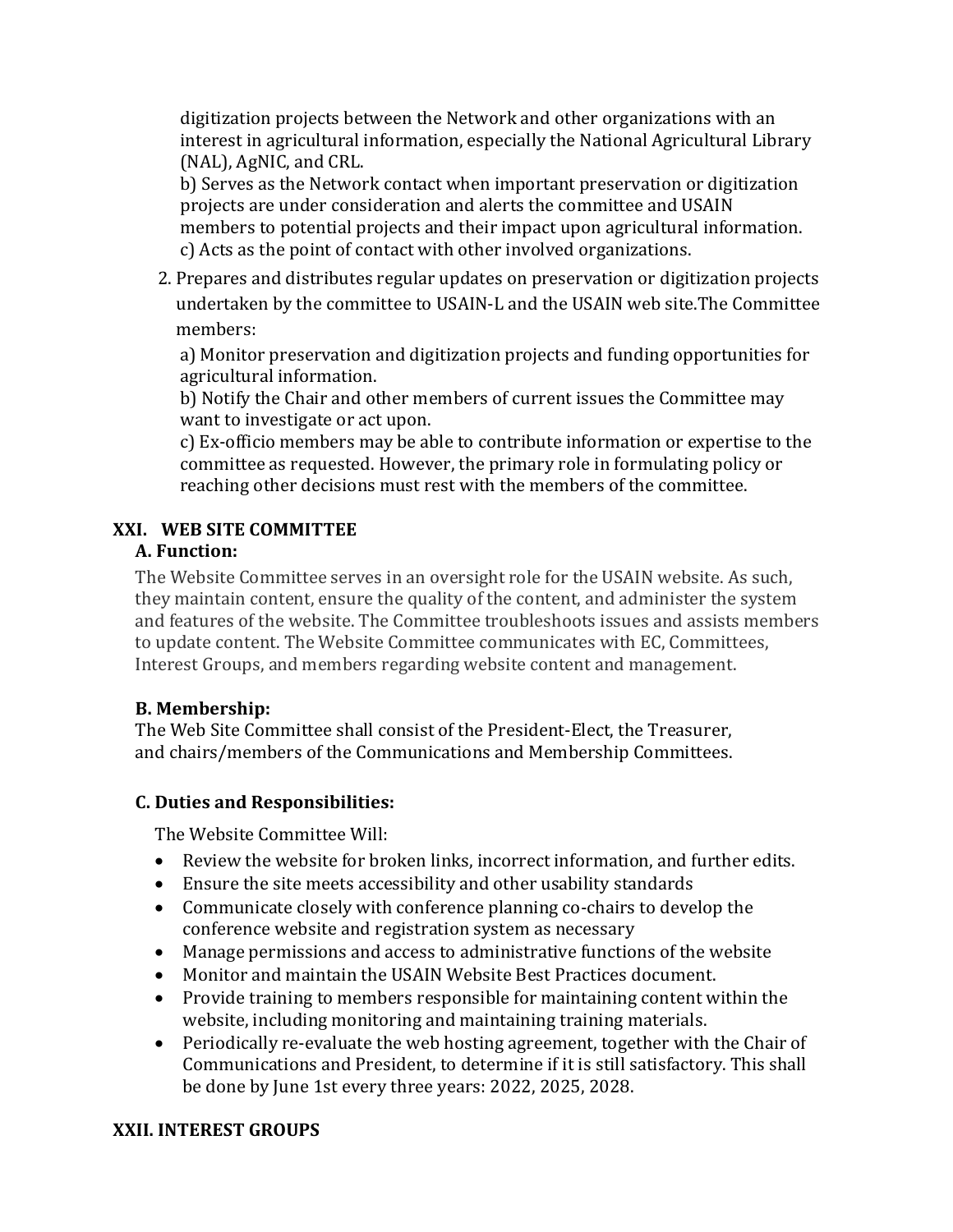## **A. Function:**

Interest Groups are expected to sponsor programs and discussion sessions at the USAIN biennial conference. Other activities may include advising the Council on matters pertaining to the Group's area of interest and collecting and disseminating information related to the Group's interest.

## **B. Composition and Organization:**

1. All members may participate in the activities of all Interest Groups whose concerns they share.

2. Members with common concerns may form a new Interest group by petition of 15 members and approval of Council.

3. Each Interest Group should develop a statement of purpose or scope which represents the consensus of the Group on the common interest or concern to be addressed by the Group's activities.

4. A Convener for each Interest Group is appointed by the President or chosen from among the membership of the Group, with the approval of Council. Further organizational structure is optional and requires Council approval.

5. Inactive Interest Groups may be dissolved by the Council.

# **C. Activities, Duties and Responsibilities:**

All Interest Groups:

1. Must prepare an annual estimate of any anticipated expenses, to be included in the budget developed by the Budget Committee.

2. Are urged to sponsor programs and/or discussion sessions at USAIN biennial conferences and following up with reports to the membership on USAIN-L and the USAIN web site.

3. May engage in additional Council-approved activities which do not require faceto-face meetings, including the collection and dissemination of information related to their area of interest.

4. Must report annually to the Council on their activities, expenditures and future plans, and provide other reports as requested by the Council or President.

5. Must prepare and submit an annual Statement of Purpose, which will be posted on the web site and used to foster discussion among the Group.

# **XXIII. NETWORK AFFILIATES AND LIAISONS**

1. **Principles for Relationships with Other Organizations:**To help USAIN achieve its mission to promote and improve agricultural library and information services.

2. To fulfill a specific need related to current USAIN goals and objectives or to contribute in a significant way to the cooperating organization while using USAIN's name and its resources effectively.

3. To benefit as much as possible from a reciprocal relationship in the form of finances, expertise, experience, public relations, or other advantages.

#### **B. Composition and Organization:**

1. Affiliate Representatives and Liaisons will be appointed by the President on a